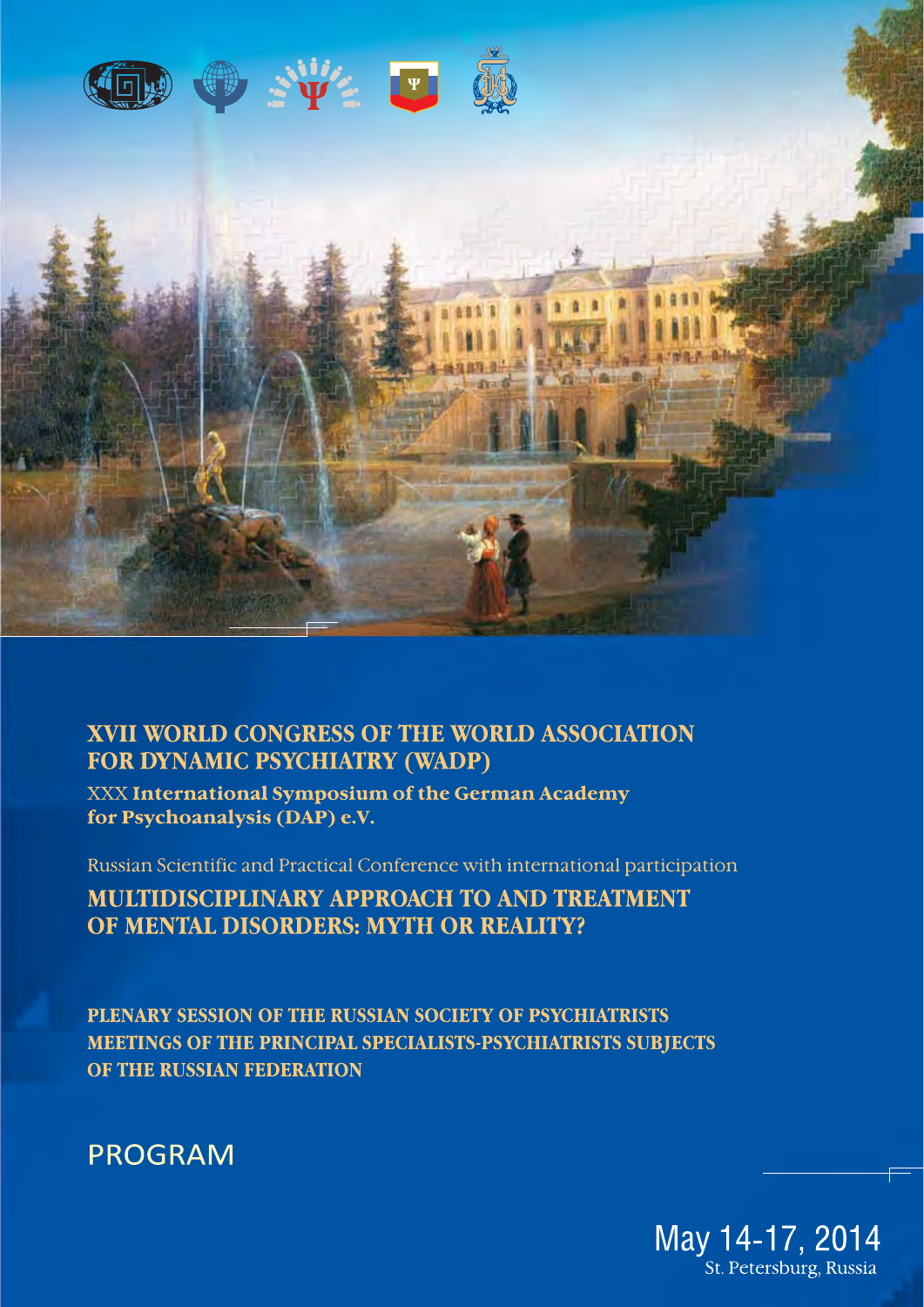Russian Society of Psychiatry World Association for Dynamic Psychiatry World Psychiatric Association St. Petersburg V.M. Bekhterev Psychoneurological Research Institute

# **XVII WORLD CONGRESS OF THE WORLD ASSOCIATION FOR DYNAMIC PSYCHIATRY (WADP)**

# **ХХХ International Symposium of the German Academy for Psychoanalysis(DAP) e.V.**

Russian Scientific and Practical Conference with International Participation

# **"MULTIDISCIPLINARY APPROACH TO AND TREATMENT OF MENTAL DISORDERS: MYTH OR REALITY?"**

# **Plenary Session Of The Russian Society Of Psychiatrists Meeting Of The Principal Specialists-Psychiatrists Subjects Of The Russian Federation**

May 14-17, 2014, St. Petersburg, Russia Holiday Inn, Moskovskye Vorota, Moskovsky avenue., 97A

# PROGRAM

www.wadp2014spb.com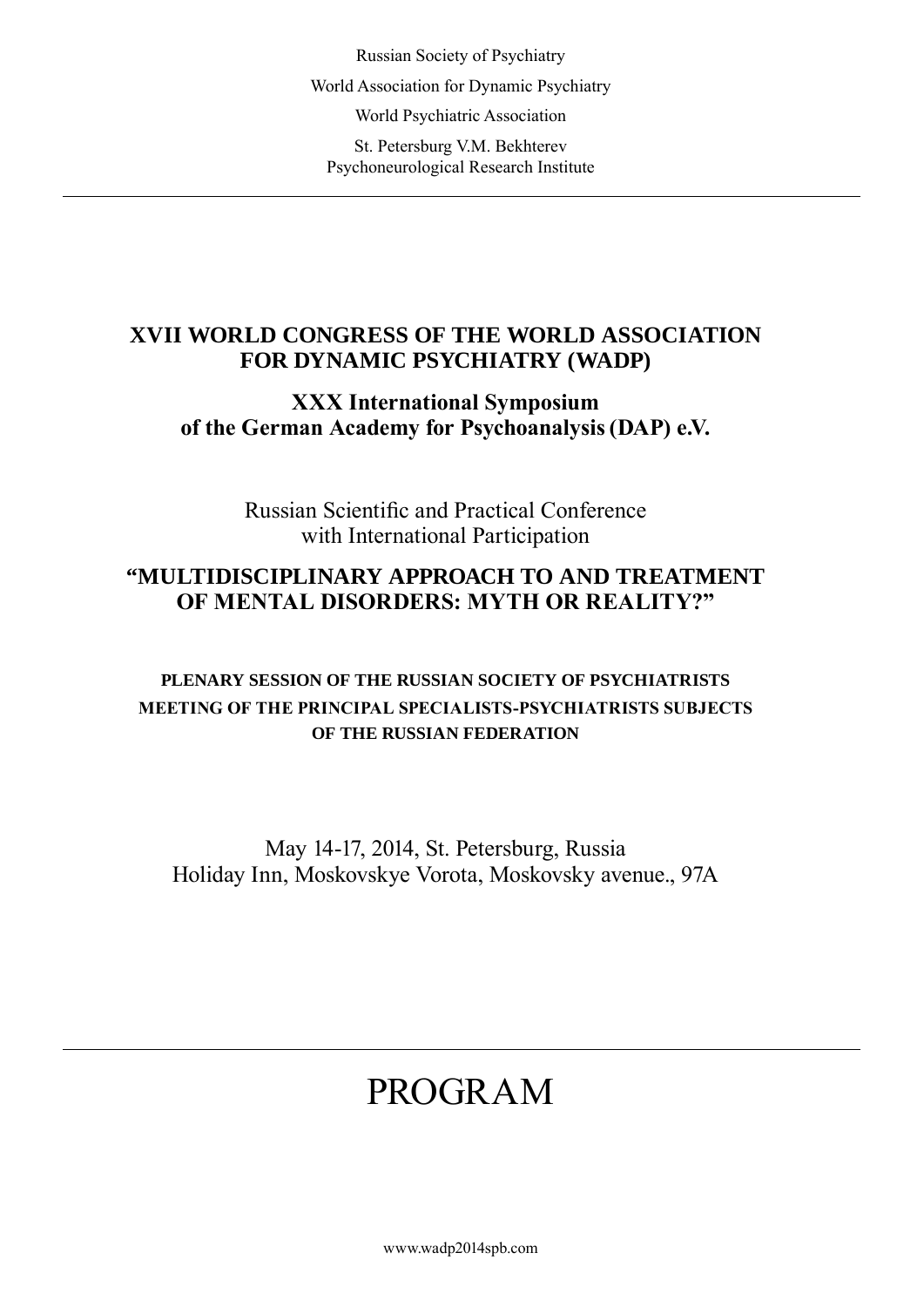

*To the participants of the XVII World Congress of the World Association for Dynamic Psychiatry "Multidisciplinary Approach To and Treatment of Mental Disorders: Myth or Reality?"* 

#### *Dear Friends!*

It's a great pleasure for me to have the opportunity to welcome the participants of the XVII World Congress of the *World Association for Dynamic Psychiatry in Saint-Petersburg!*

*This important international scientific event is being held in Russia again. It's not a coincidence that it takes place in Saint Petersburg, well known as a city of research challenges frontiers, advanced technologies and innovations, one of the greatest scientific and educational centers of Russia.*

*We draw attention to the development of health care services, access of to high quality widely available medical care, advancement of medical professions. Concern for people's well-being is one of the main city government priorities.* 

*The development of psychiatric science in Russia is closely connected with the name of prominent Russian scientist, academician Vladimir Mikhailovich Bekhterev. The first psychoneurological research institute founded in our country more than 100 years age was named after him. Today it provides high quality training programs for the professionals in the field of mental health, and many of the challenging WHO research projects are carried out here.*

*The congress participants, the world renowned psychiatrists from many different countries of the world will have the opportunity to have a discussion on the latest developments, current studies and research findings in Psychiatry and Mental Health.* 

*I have no doubts that this forum will be held on the highest professional level and will make a great impact to on further development of medical science and practice.* 

*I wish you all successful and fruitful work, and of course – the most vivid impressions from our beautiful city!*

Tourne

*Governor of Saint Petersburg G.S. Poltavchenko*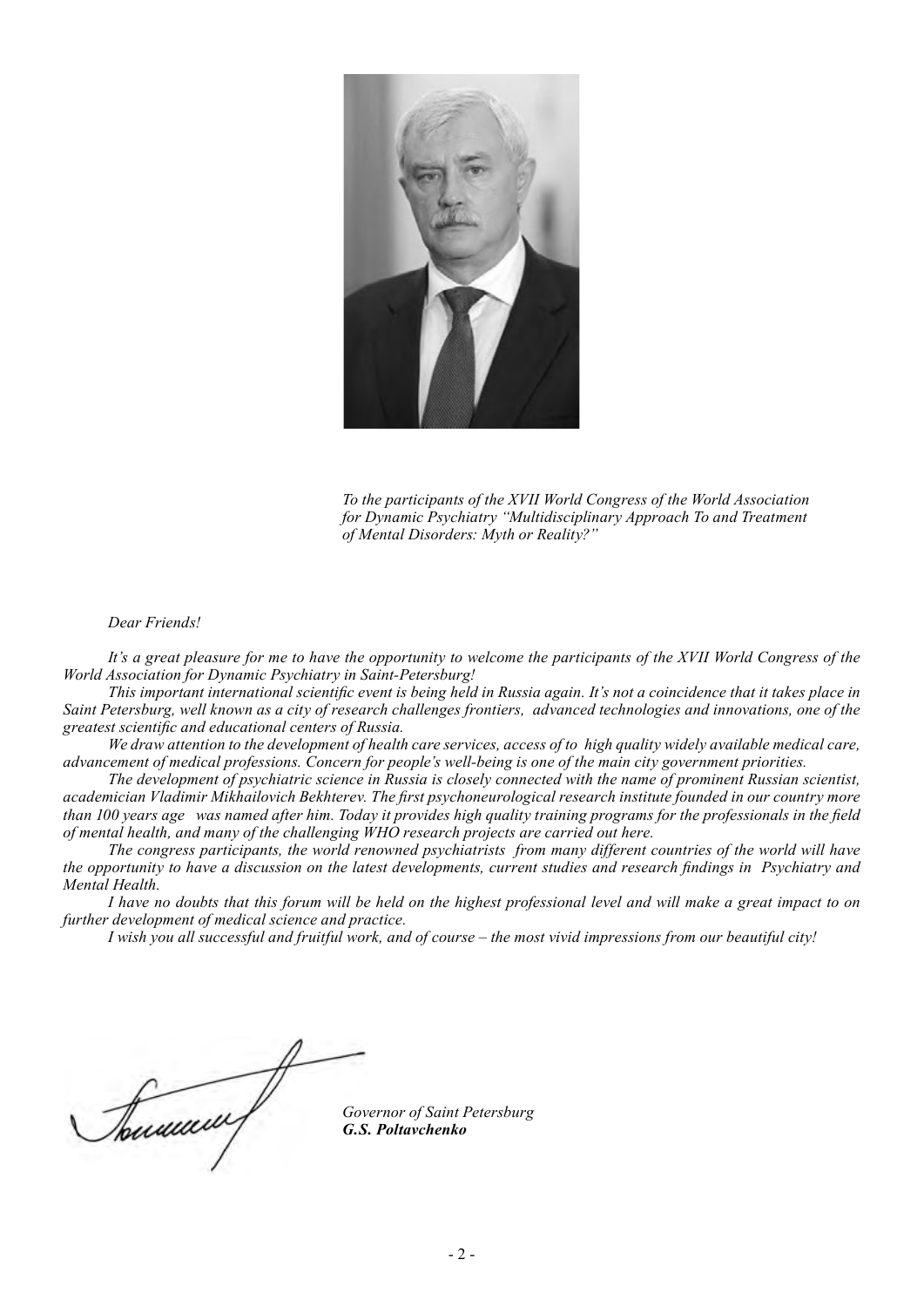

*To the participants of the XVII World Congress of the World Association for Dynamic Psychiatry and the All-Russian Scientific Practical Conference "Multidisciplinary Approach in Understanding and Treatment of Mental Disorders: Myth or Reality?"* 

*Dear Colleagues and Friends,*

*Please allow me to welcome you to Saint Petersburg and to congratulate you on the occasion of the opening of the XVII World Congress of the World Association for Dynamic Psychiatry and the All-Russian Scientific Practical Conference "Multidisciplinary Approach in Understanding and Treatment of Mental Disorders: Myth or Reality?"* 

*The term "psychiatry" appeared over 200 years ago. Since then, psychiatry has formed into a most complicated field of knowledge based on the advancements and developments in fundamental biology and medicine as well as on humanist principles, which are particularly significant for the diagnosis and treatment of mental patients. An immense contribution to the development of psychiatry was made by the Russian scientist Vladimir Mikhailovich Bekhterev, who created the concept of a biopsychosocial understanding of the nature of mental disorders and predetermined the vector of the development of scientific research activities at the institute founded by him. A holistic understanding of the etiopathogenesis and therapy of mental disorders has become the logical development of this scientific school.* 

*I am sure the scientific presentation of the forum participants will be of great interest to the audience. The keynote of the majority of lectures will be a multidisciplinary approach corroborated by an extensive arsenal of innovative methods. This will allow us to broaden our horizons in the study of the fundamental issues of psychiatry. Undoubtedly, quite a few traditional concepts need to be reconsidered today. This applies equally to a more profound understanding of the nature of mental disorders and to the methods for their treatment. Only innovations in tandem with fundamental research will enable further development of psychiatry.* 

*The Congress and the Conference imply a creative interaction between noted scientists and novice researchers united by a common desire to make mental health care as effective as possible. The conclusions and recommendations of your forum should contribute to the preservation of the best traditions and, at the same time, encourage further progress in modern psychiatry.* 

*I wish all of you every creative success and fruitful scientific dialogue.*

*Member of the Presidium of the Russian Academy of Sciences Academician G.A. Sofronov*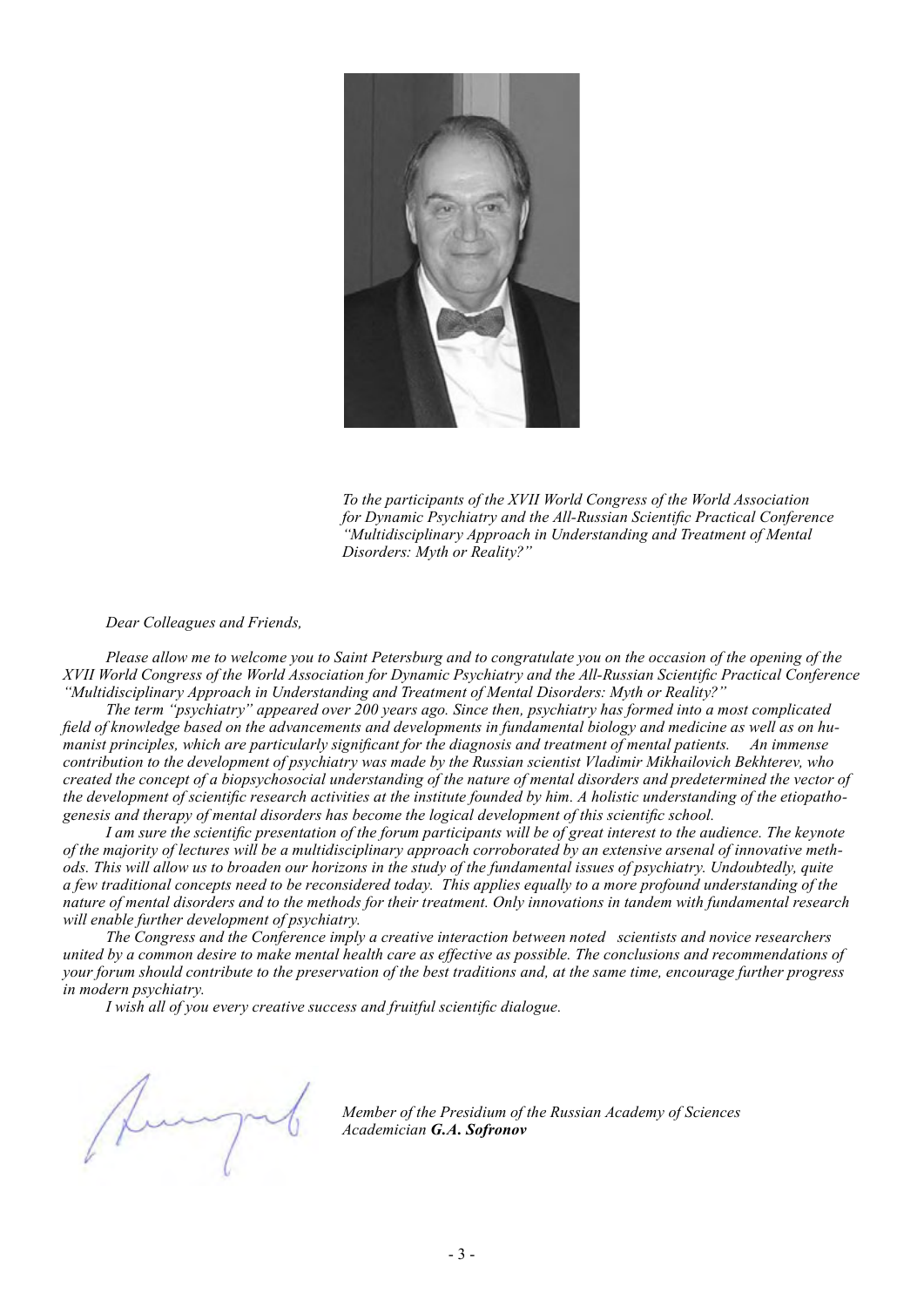

*Multidisciplinary approach became recently one of the most discussable topics among the mental health scientists. This is quite understandable because of the financial difficulties that to different extent are experiencing all over world and have their impact on the health care system, including mental health care services. The discrepancy between the costs of the every next generation of the medicines and their efficacy is constantly growing. We observe the regular appearance of the new very diverse approaches in the list of health care services. It is really difficult to define how valuable they are not comparing them with the already existing ones, especially when they belong to the different fields and specialties of the mental health care. At the same time national ministries of health care, insurance companies, patients themselves and their relatives make increasing demands and expectations to the quality of the provided mental health care services.*

*All these mentioned above, brings about the challenge for the elaboration of the integrated therapeutic programs, encompassing the most effective approaches from the different fields of mental health care system. Their efficacy should be proved by the means of the evidence based medicine. It is quite obvious that development of such programs can be successful only as a result of constructive discussion of the representatives of all disciplines of mental health system – psychiatristsprofessionals of the in and out-patient and ambulance care units, psychotherapists, clinical psychologists, social workers and nurses.*

In the literature one can already easily find the calls for joining this movement. The reports about its successful *appliance appear. Nevertheless they are far away from becoming the standard of practical mental health service, where the managed care reigns. The complexity of the establishment of mutual understanding and common language among the participants of multi-professional teams is evident. This causes the doubts in realness of the determined goals and question multidisciplinary approach is a coming true reality or however is a myth?*

*I hope that this congress will give the opportunity to its participants to have a really fruitful discussion on this very actual, interesting and practically meaningful topic.*

*Jes* 

*President WADP, Director of St. Petersburg V.M. Bekhterev Psychoneurological Research Institute, Chairman of the Russian Society of Psychiatrists Professor N.G. Neznanov*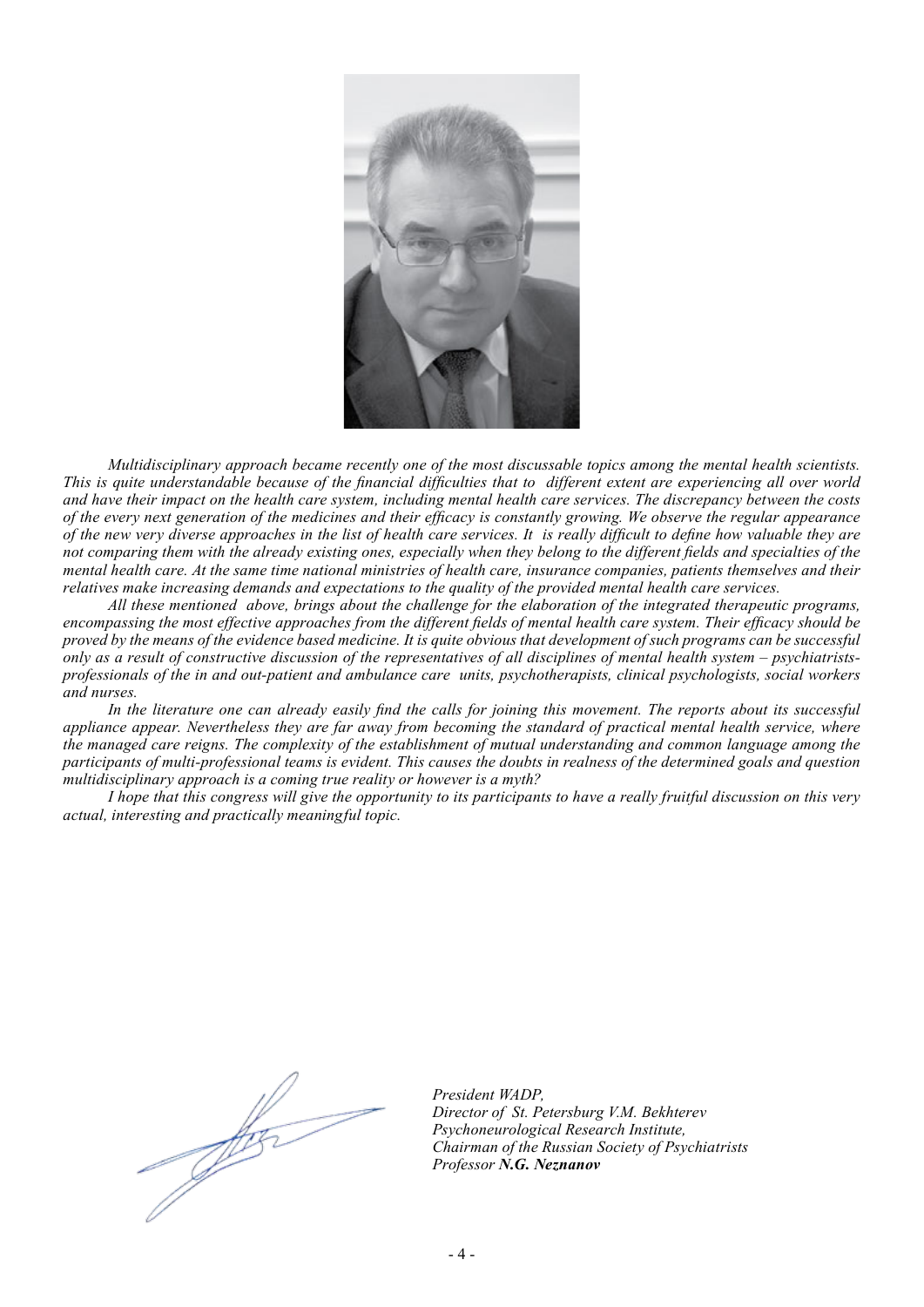

*We would like to cordially invite you to our 17th World Congress of the World Association of Dynamic Psychiatry, 2014*  in St. Petersburg, together with the 30<sup>th</sup> International Symposium of the German Academy of Psychoanalysis (DAP). The *congress will once more take place in close collaboration with the internationally renowned Psycho-neurological Bekhterev Institute.*

*The claim for a holistic view of the individual is increasingly argued in psychiatry and psychotherapy, for instance with the demand that the exclusively biological and psychosomatic model of illness should be expanded in the direction of a bio-psychosocial understanding of the human being. This implicitly requires an interdisciplinary collaboration with researching efforts to provide an insight into the conditions of human development, both in health and illness, and their implementation into practice.*

*Such efforts, however, are linked to a number of theoretical and practical problems. One challenge is, for instance, to combine the development of integrative research models and treatment approaches with the insight of the diverse human sciences and the results of the various schools in a way, that these efforts can be effectively applied to stimulate the well-being of the person in development requiring treatment including their surrounding groups and society.*

*For our patients, exposed to the incessant demand of identity development through the changing social structures and the progressing globalization (this topic was extensively discussed at our 16th World Congress), we need a new kind of thinking and new ways leading to a holistic understanding. Therefore it is important to integrate the different scientific branches and disciplines as well as aspects of the different therapeutic schools with the aim to get an understanding of the individual in their healthy and interrupted development by always including surrounding groups and society; consolidating the various disciplines has become a necessity for the technique of treatment. However, Günter Ammon added his comment: 'Each attempt to integrate different methods has to be made in the service of the patient, with the aim to better understand him in order to be able to help him in a better way' (Ammon 1982).*

*With his concept of the Berlin School of Dynamic Psychiatry, Günter Ammon very early on not only demanded an interdisciplinary collaboration of psychiatry and psychoanalysis but also the collaboration of other scientific disciplines such as psychology, pedagogy, philosophy, neurophysiology and neuropsychology, sociology, anthropology, ethics and especially analytic group dynamics.*

*Since he considered the eclecticism especially within the psychiatric, psychotherapeutic and psychosomatic treatment as a great problem for the treatment of personality disorders in particular, he always intended -on the background of his multi-dimensional-integrative research and treatment approach- to integrate the newest results from the interdisciplinary research into the treatment of people.*

*In the course of realising this demand for 'integration', numerous misunderstandings, resistance and deficits are occurring in practice within the group-dynamic network of interdisciplinary efforts, challenging us to come together in order to search for new ways of communication and networking. There to facilitate a discourse transcending the diverse cultures, societies and scientific disciplines is the aim of this congress.*

*We are hoping that the encounter of scientists from various disciplines like medicine, psychiatry, psychology, psychoanalysis and psychotherapy could promote the integration of interdisciplinary research from sociology, philosophy, pedagogy, the cultural anthropology and others to facilitate such a discourse on this topic. Furthermore, it is our wish that at the St. Petersburg Congress in 2014 the sciences of mankind can contribute in a way that problems related to an interdisciplinary collaboration can be perceived, consolidated and integrated in the service of our patients.* 

*Again we would like to thank the international organizations, the WPA, the WASP and the World Association of Psychosocial Rehabilitation for their support. We are also exceptionally thankful for the excellent cooperation of the colleagues at the Bekhterev Institute.*

Dr. Maria Ammon

*President of the German Academy for Psychoanalysis (DAP) e.V. Prof. Maria Ammon*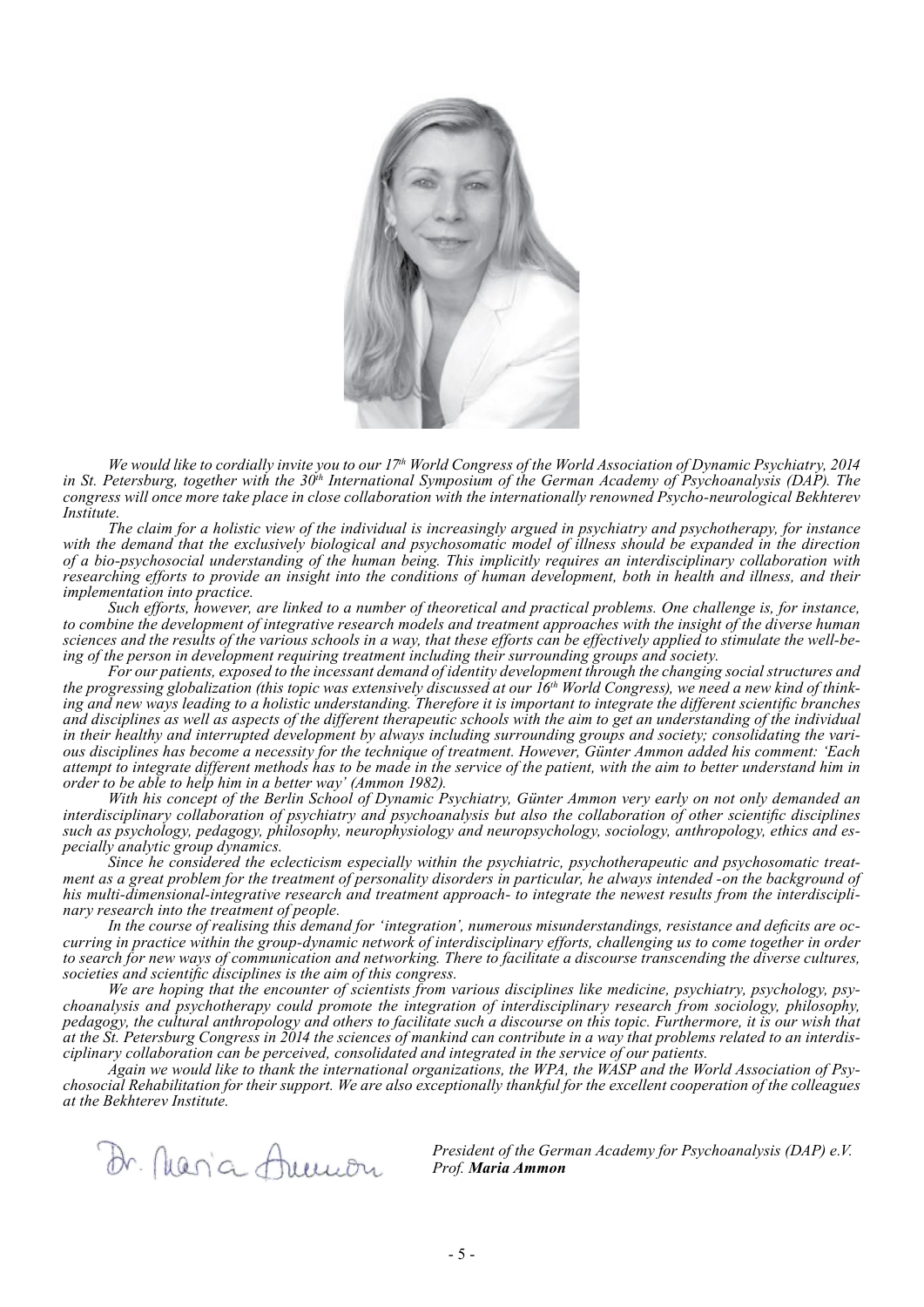#### **Organizing Committee of the Congress**

#### *Scientific Chairs*

Neznanov, Nikolaj (St. Petersburg) Tyano, Shmouel (Tel Aviv)

#### *Scientific Committee*

Aleksandrowicz, Jerzy W. Aleksandrovski, Juri Battegay, Raymond Babin, Serge Bauer, Joachim Bennelli, Ezio Botbol, Michel Bomba, Jacek Buda, Béla von Bülow, Gabriele Carmi, Amnon Christodoulou, George Costa e Silva, Jorge Cox, Hellmuth Fabian, Egon Ferreira, Guilherme Hermann, Helen Joraschky, Peter Limankin, Oleg Kazakovtcev, Boris Kick, Hermes A. Kocubinsky, Alexander Krasnov, Valery Kuey, Levent Machleidt, Wielant Martindale, Brian V. Mezzich, Juan Mikhailov, Vladimir Moussaoui, Driss Muijen Matthijs Polozhy, Boris Popov, Jury Pritz, Alfred Rotenberg, Vladimir S. Rutz, Wolfgang Quartier, Florence Schlklovsky, Victor Schmidts, Rolf Schmolke, Margit Sharma, Shridhar Tiganov, Alexander Urspruch, Ingeborg Yip, Kam-Shing Vasilyeva, Anna Welldon, Estela Wied, Victor

#### *Organisational Chairs*

St. Petersburg Mikhailov, Vladimir Vasilyeva, Anna Munich Dormann, Beate Leßner, Erwin

*Organisational Committee*

Alexandrovsky, Jury Ammon, Maria Babin, Serge Bischitzky Tanja Burbiel, Ilse Fabian, Egon Kazakovtcev, Boris Kocubinsky, Alexander Limankin, Oleg Neznanov, Nikolaj Polozhy, Boris Popov, Jury Sarnes, Brigitte Schmidt, Rosemarie Schmolke, Margit Shklolvsky, Victor Wied, Victor Weber, Bettina Zodl, Stefanie

#### **Organi zing Committee of the Conference**

Akimenko M.A. Alekseev B.E. Аleksandrovsky Y.A. Altinbekov S.A. Babin S.M. Bocharov V.V. Bohan N.A. Bukreeva N.D. Vasileva A<sub>V</sub> Vid V.D. Gurovich I.Y. Zalutskaya N.M. Ivanov M<sub>V</sub> Kazakovcev B.A. Kekelidze Z.I. Kopeyko G.I. Karavaeva T.A. Kozlovsky V.L. Kondinsky A.G. Koshkina E.A. Kotsubinsky A.P. Krasnov V.N. Krupitsky E.M. Lobganidze A.A. Limankin  $\overline{O}V$ Makarov I.V. Makushkin E.V. Martinihin I.A. Mihaylov V.A. Morozov P.V. Mosolov S.N. Neznanov N.G. Petrova N.N. Popov Yu.V. Smulevich A.B. Sofronov A.G. Sofronov G.A. Tkachenko A.A. Tiganov A.S. Chekhonin V.P. Shamrey V.K. Shklovsky V.M. Cigankov B.D. Yastrebov V.S. Yahin K.K.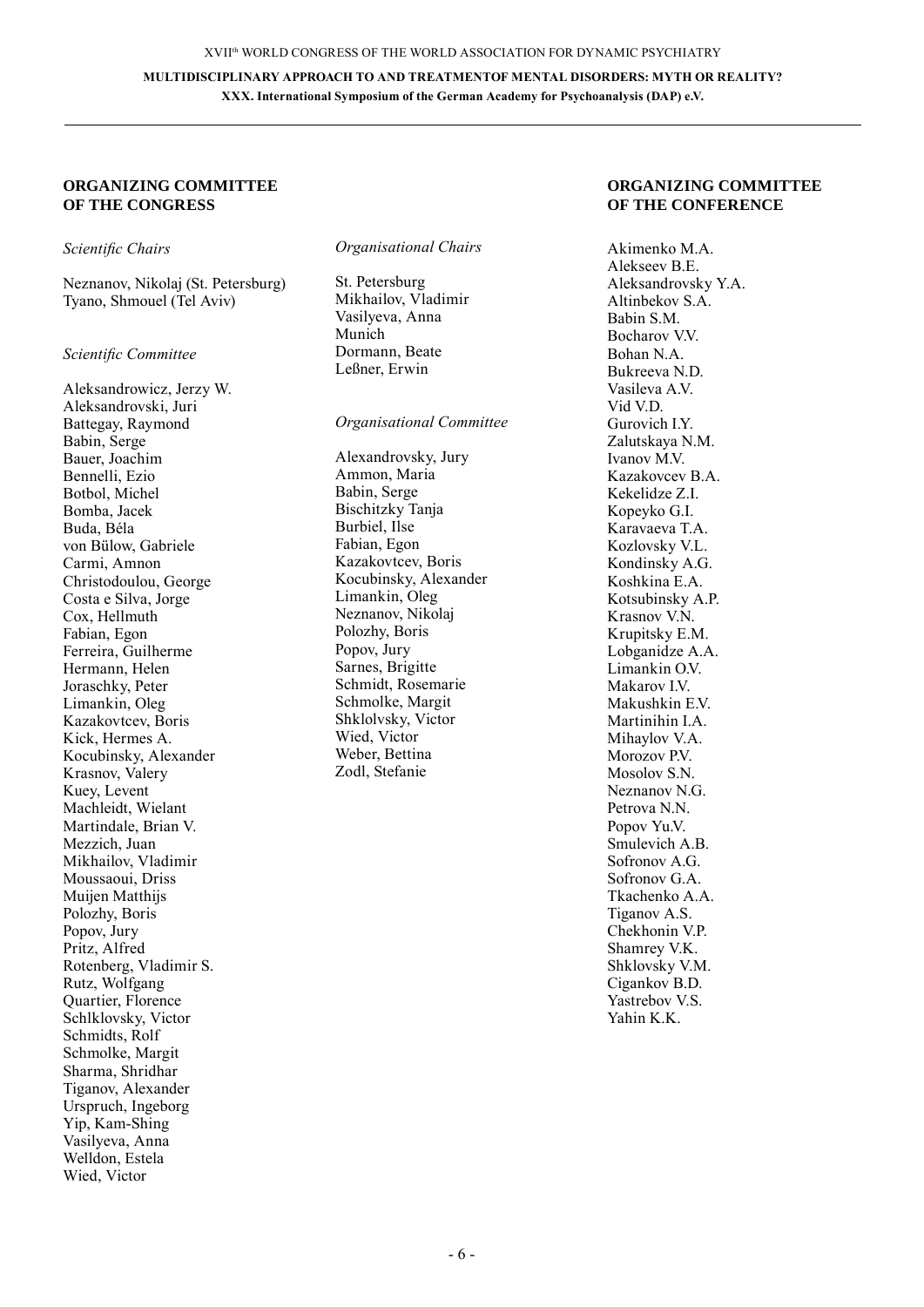# XVII WORLD CONGRESS OF THE WORLD ASSOCIATION FOR DYNAMIC PSYCHIATRY WADP **"MULTIDISCIPLINARY APPROACH TO AND TREATMENT OF MENTAL DISORDERS: MYTH OR REALITY? ХХХ International Symposium of the German Academy for Psychoanalysis DAP**

May 13, 2014 Congress Hall "Moskovsky"

**15.00-18.00 Registration**

May 14, 2014 Congress Hall "Moskovsky"

# **8.00 Registration**

May 14, 2014 Conference Hall "Petrov-Vodkin", 2nd floor

#### **13.00-14.00 Symposium Challenges Concerned to Integrating Art Therapies in the Interdisciplinary Context**

*Chair: Kopytin, Alexander*

### **14.00-15.30 Precongress WADP**

*Chair: Bülow, Gabriele von (Berlin) 1. Krasnov, Valery (Moscow)* Multidisciplinary Approach to the Chernobyl Disaster's Mental Health Consequences *2. Sharma, Shridhar (Dehli)Understanding Convergence of Psychoanalysis with Neuroscience* Understanding Convergence of Psychoanalysis with Neuroscience

May 14, 2014 Conference Hall "Molinari", 3rd floor

### **15.00-16.00 Press Conference WADP**

May 14, 2014 Conference Hall "Gabo", 2nd floor

### **16.00-17.30 Meeting of the Executive Council of the World Association for Dynamic Psychiatry**

#### **17.30-19.00 Meeting of the Board of Govenors and Chairmen of the regional branches of the WADP**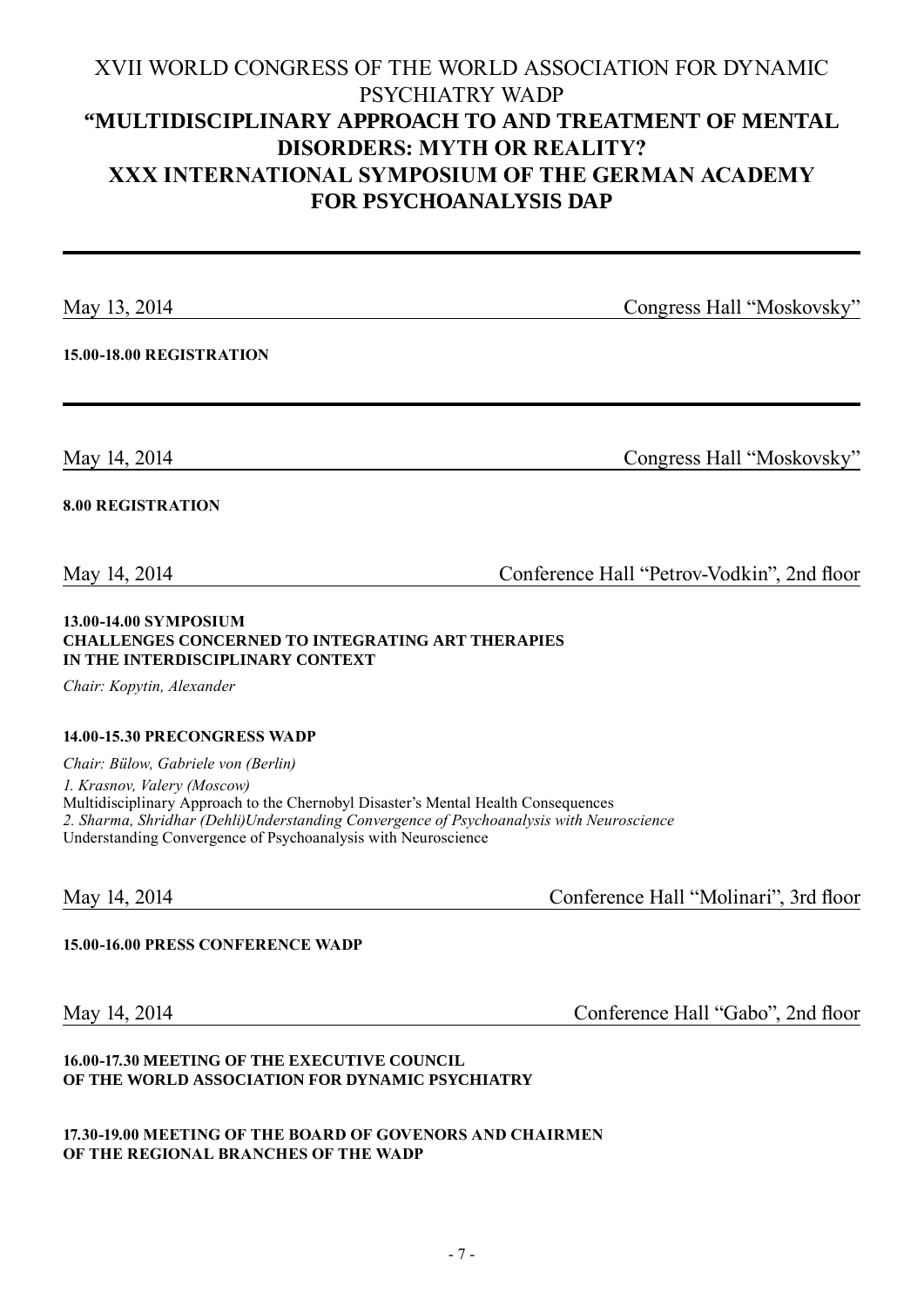May 15, 2014 Congress Hall "Moskovsky"

### **10.00 Opening of the Congress WADP**

*Chairmen: Maria Ammon, Ilse Burbiel, Levent Kuey, Matthijs Muijen, Juan Mezzich, Shmouel Tyano Acad. RAS Sofronov G.A., Acad. Tiganov A.S. RAS, Acad. Chekhonin V.P. RAS Corresponding member of RAMS Bohan N.A., prof. Alexander J.A., prof. Altynbekov S.A., prof. Kekelidze Z.I., prof. Koshkina E.A., prof. Krasnov V.N., prof. Lobjanidze, prof. Neznanov N.G.*

Greetings

Presentation of Gold Medal to Dr. Rolf Schmidts (Munich) by German Academy of Psychoanalysis (DAP) e.V.

#### **Opening Lecturers**

*Chair: Aleksandrowicz, Jerzy (Cracow)/ Tyano, Shmouel (Tel Aviv)*

1. *Neznanov, Nikolaj (St. Petersburg)/ Vasilieva, Anna (St. Petersburg)*

The Dynamic Psychiatry Concept of G. Ammon as the Theoretic Base for Interdisciplinary Approach in Modern Psychiatry 2 *Ammon, Maria (Berlin/Munich)*

Dynamic Psychiatry an Integrative Theoretical and Practical Psychodynamic Treatment Concept *(Power Point in Russian)* 3. *Kuey, Levent (Istanbul)*

Subthreshold States in Psychopathology: Myth or Reality?

*13.00-14.00 Break*

# May 15, 2014 Conference-hall "Petrov-Vodkin", 2nd floor

#### **14.00-15.30 Key Lectures WADP**

1. *Morozov, Petr Viktorovich (Moscow)* From Psychopathology -to Biological Correlates (Kandinsky-Clerambault Syndrome)

*2. Hüther, Gerald (Goettingen)*

Lifelong Plasticity of the Human Brain and its Implications for the Prevention and Treatment of Mental Disorders

3. *Burbiel, Ilse (Munich)*

"Multidisciplinarity" from the View of Dynamic Psychiatry – What Does it Imply? Some Theoretical Reflections and Practical Consequences

# May 15, 2014 Conference-hall "Petrov-Vodkin I", 2nd floor

#### **16.00-18.00 Afternoon Lectures**

*Chair: Schmolke Margit (Munich), Bar-el Juan (Acre), Babin S.M. (St. Petersburg)*

1. *Bennelli, Ezio (Prato)* The Myth of Facebook. Relationship between Psychology, Addiction and Technology 2. *Bar-El, Juan (Acre) / Tsvi, R. Gil (Acre, Haifa) Vilensky-Garber, Jennia (Acre)* Unus pro omnibus, omnes pro uno: Group Work in a Community Mental Health Clinic in a Bi-national town *3. Bülow, Gabriele von (Berlin)*  Spirituality as a Resource in Psychotherapy 4. *Verma, Jyoti (Patna)* Faith and Healing 5. *Lindstedt, Klaus (Berlin)* Myth, Metaphor, Symbol, and Unconscious Fantasy. Connected Minds and Meaning Generating Processes in our Daily Lives and Therapeutic Meetings *6. Schmolke, Margit (Munich)/ Hoffmann, Nataly (Munich)* Mirror Processes in the Protected Space of Psychoanalytic Supervision *7. Zislin J. (Israel)*  Folk Concepts in Psychiatry and cultural Bizarreness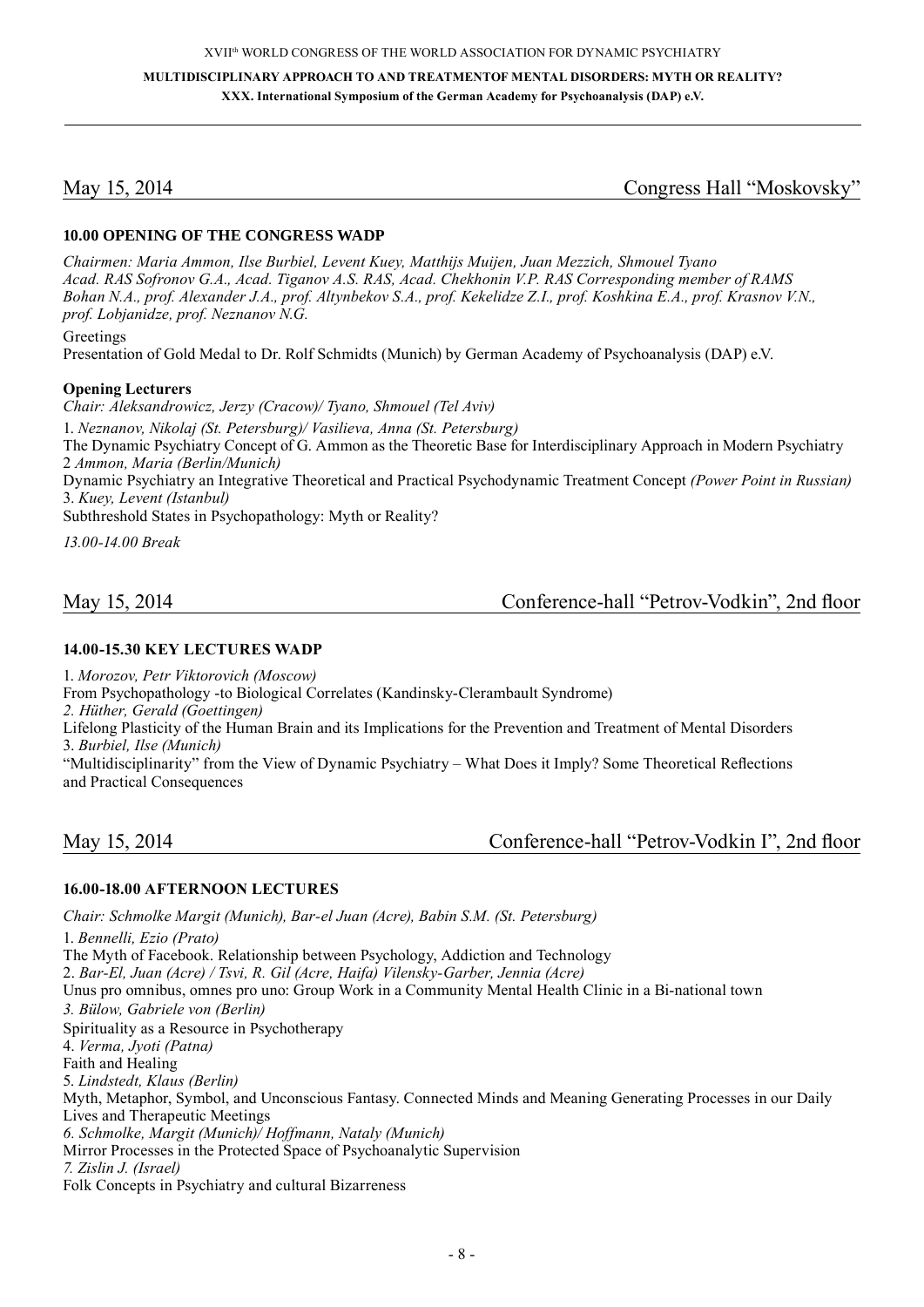May 15, 2014 Conference Hall "Petrov-Vodkin II", 2nd floor

#### **16.00 Symposium Traditions and Highlights of Multidisciplinary Rehabilitation Approaches to the Mental Health Care: the Russian Experience**

*Chair: Oleg Limankin (Russia), Maya Kulygina (Russia)*

1. *Irina Sirotkina, Moscow, Russia*

The double-edged remedy: occupational therapy and how it worked in a Soviet psychiatric hospital

2. *Oleg Limankin, St Petersburg, Russia*

Modern psychosocial approaches as a part of rehabilitation in psychiatric hospital ?

3. *Yulia Malova, Moscow, Russia*

Psychological rehabilitation in multidisciplinary dynamic system of the care in people with the extreme experience 4. *Yulia Yakovleva, St Petersburg, Russia*

A multidisciplinary approach to rehabilitation process in children and adolescents with mental disorders

5. *Zrazhevskaya I.A., Israelyan A.Y., Berezkin A.S., Korovyakov A.V., Kozlov T.N. (Moscow)*

The algorithm of operation of the integrated multidisciplinary brigade

6. *Bomov P.O., Izotova E.Yu., Shlafer M.I., Kashtanova N.D., Kuleshov B.I., Belova N.S.*

Medical and psychosocial rehabilitation department - modern form of management patients with mental disorders in ambulatory caresystem

May 15, 2014 Conference Hall "Petrov-Vodkin III", 2nd floor

#### **16.00 Symposium State -of-art Capabilities of Rehabilitation of Patients with Mental Disorders – Different Aspects,** *Russian Power Points*

*Chair: Gayvoronskaya , Elena (Voronezh) / Burbiel, Ilse (Munich)* 

*(Power Point in Russian)*

1. *Demarin, Professor (Zagreb)*

Rewiring the Brain with Music (Enhancement of Stroke Recovery by Music)

2. *Gayvoronskaya, Elena (Voronezh)*

Sensory Correction of Anxiety and Depressive Disorders

3. *Grechany, Severin (St. Petersburg)*

Correction of the Concept of Maternity as a Component of Rehabilitation in Adolescent Girls with Behavioral Disorders and Psychoactive Substance Dependence

4. *Burbiel, Ilse (Munich)*

Solving a Group Conflict in Analytically Oriented Dance Therapy by Groupdynamic Intervention. A Case-Study. 5. *Reitz, Getraud (Munich)*

The Development of Body-Ego-Identity in the Framework of Outpatient Dance Therapy (with Video) (Russian Power Point) 6. *Zlata Polozhaya, Moscow, Russia*

The Role of the Mother in the Psychotherapeutic Help to a Seriously Ill Child

May 16, 2014 **Conference Hall "Petrov-Vodkin I"**, 2nd floor

#### **9.30 Morning Lectures WADP**

*Chair: Polozhy Boris, Ferreira Antonio*

1. *Ferreira Antonio (Lisbon)*

Treatment of mental disorders. The importance of Dynamic and social Psychiatry. Interventions in the Economical Crisis of our Days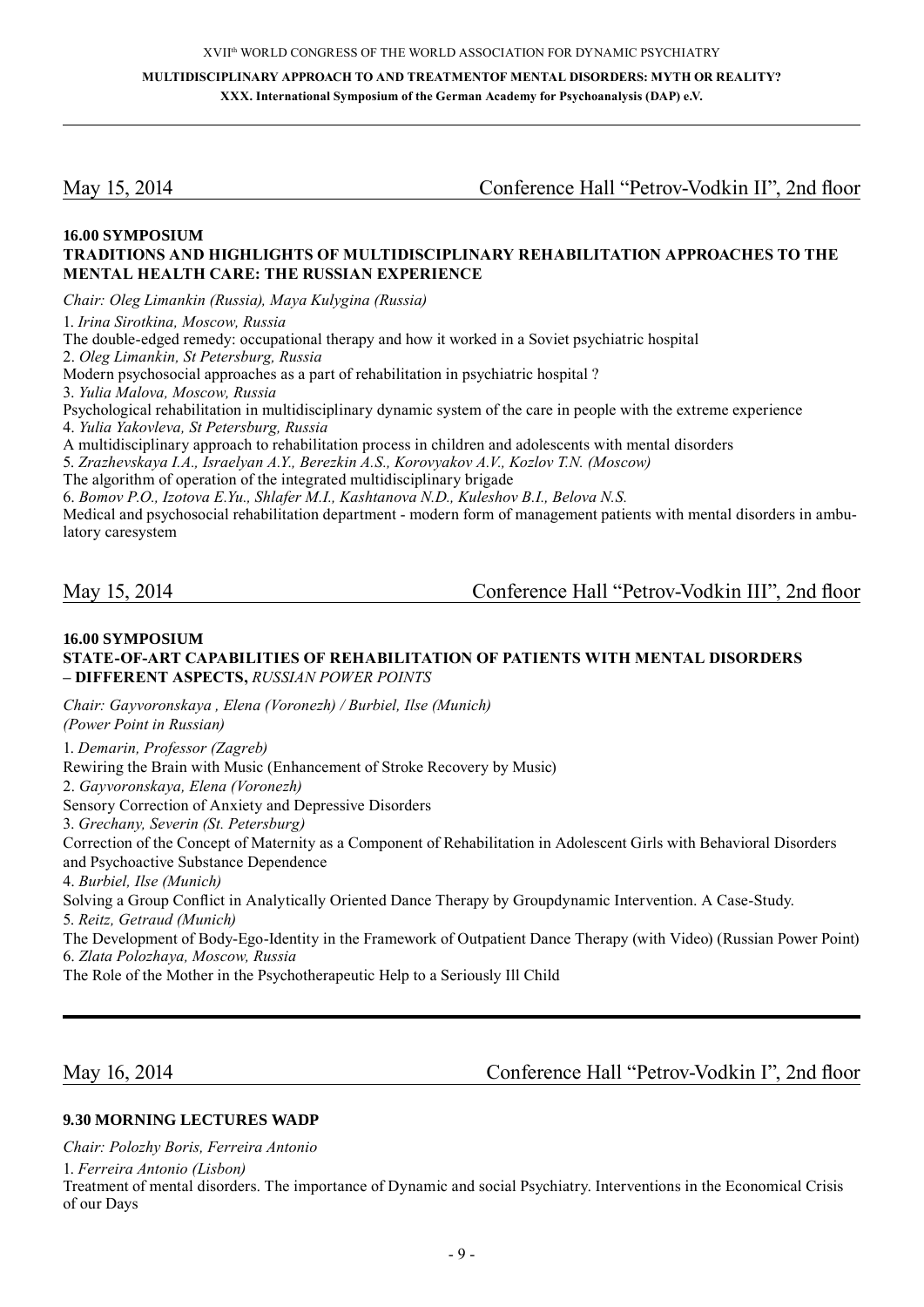#### XVII<sup>th</sup> WORLD CONGRESS OF THE WORLD ASSOCIATION FOR DYNAMIC PSYCHIATRY

**MULTIDISCIPLINARY APPROACH TO AND TREATMENTOF MENTAL DISORDERS: MYTH OR REALITY? XXX. International Symposium of the German Academy for Psychoanalysis (DAP) e.V.**

2. *Martindale, Brian (Newcastle)* The Psychodynamics of Psychosis – a Multidisciplinary Understanding 3. *Polozhy, Boris (Moscow)* Suicidal Behavior as a Multidisciplinary Problem 4. *Svettini Alessandro (Bolzano)* The contribution of Families in Understanding and in the Treatment towards Recovery of severe Mental Disorders 5. *Hermelink, Daniel (Munich)* The Understanding of Trauma and Treatment in Dynamic Psychiatry 6. *Bruschi Franco* Analysis of the Transgenerational Dimension in a Family Pathology *7. Hinrichs Reimer (Berlin)*  Quantum Dynamics, Psi and Psychodynamics *11.30-11.45 Break*

#### **11.45 Key Lectures**

*Chair: Burbiel Ilse (Munich), Mezzich Juan (New York)* 1. *Mezzich, Juan (New York)* Team Approach and Person-centered Psychiatry and Medicine 2. *Bauer, Joachim (Freiburg)* Motivation, Empathy, Aggression: How Neurobiology Adds to Our Understanding of the Psyche 3. *Battegay, Raymond (Basel)* Comprehensive Therapeutic Approach to Psychic Disorders Reality or Wishful Thinking?

*13.00-14.00 Break*

#### **14.00 Key Lectures**

*Chair: Tschuschke Volker (Eiterfeld), Gabriele von Bulow (Berlin)* 1. *Tschuschke Volker (Eiterfeld)* How specific is Psychotherapy? Complex Relationships between Specific and Common Therapeutic Factors 2. *Tyano, Shmouel (Tel Aviv)* The Metapsychology of the Triadic Psychotherapy (Russian Powerpoint) 3. *Botbol, Michel (Paris)* Milieu Therapy with Borderline (BL) Adolescents: A Psychotherapy Through the "Environment"?

*15.30-15.45 Break*

#### **15.45 Afternoon Lectures**

*Chair: Battaglini, Irene (Prato), Welldon, Estela (London)* 

1. *Battaglini, Irene (Prato)* The Narcissism in Contemporary Society. The Implications for Interpreting the Psychology of Art 2. *Welldon, Estela (London)* Wagner, Freud and the End of Myth 3. *Bihler Thomas (Munich) Enhancing Mentalizing Capacity through Art Therapy* 4. *Galgano, Andrea* The Affective Dynamics in the Work and Thought of Alexandr Pushkin 5. *Horst, Meinhart (Bad Schoenborn)* The Heritage of Pygmalion in Psychotherapy – Remarks about Lévinas` Ethics of the Other

#### **18.15-19.45 Workshop**

*Decker, Petra (Munich)* INDIGO-Study-Group Workshop about Discrimination of Mentally Ill People in their Daily Lif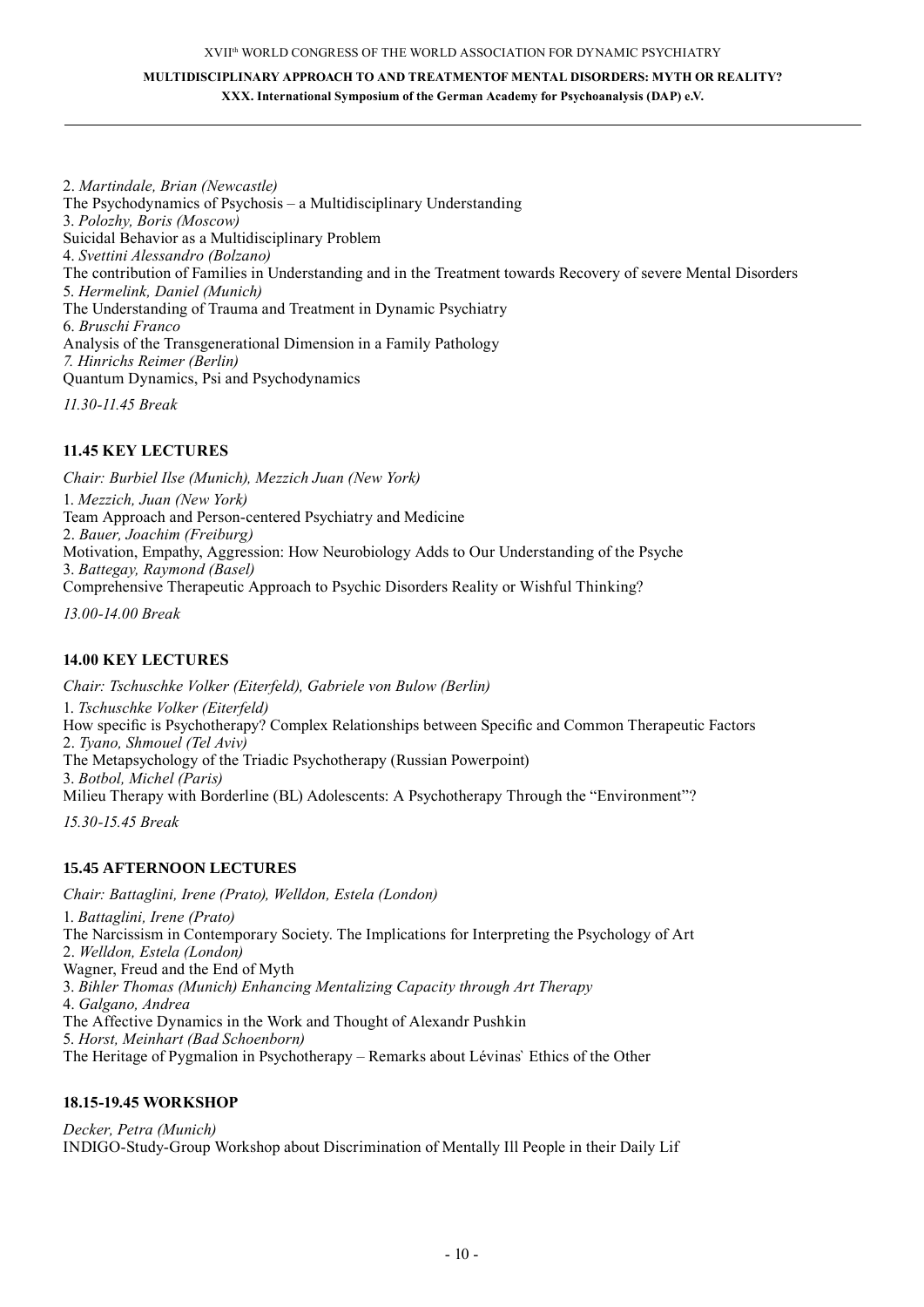# May 16, 2014 Conference Hall "Petrov-Vodkin II", 2nd floor

#### **16.00-18.00 Symposium about Team Work and Collaboration**

*Chair: Hanson, Jerker, Bokhan, Nikolay* 1. *Bokhan, Nikolay / Svetlana Vladimirova/ Aleksey Kostin* Anti-relapse Behavior: Experience of Collaboration of Professionals and Persons with Mental Health Problems 2. *Hanson, Jerker* Mental Health Care in Sweden, Short Overview 3. *Forslund, Helena* Close Collaboration between the Psychiatric Clinic and the Social Services in the Municipality of Södertдlje 4. *Solokhina, Tatyana* Community Support to Patients with Schizophrenia: Experience of Team Work 5. *Lazareva, E., Nikolaev E.* Religiosity as Intrapersonal Resource in Cardiac Patients 6. *Hollertz, Olle*  Teamwork in Open Care Psychiatry 7. *Hanson, Jerker* Consultation and Liaison Psychiatry in Large Swedish Hospitals

#### **18.15-19.45 Workshop**

*Ammon, Maria (Berlin/Munich)/ IlseBurbiel (Munich)* Humanstructural Analytic Dancing Workshop (Please bring your music CDґs with you)

May 16, 2014 Conference Hall "Petrov-Vodkin III", 2nd floor

#### **9.30 WPA Section Psychoanalysis in Psychiatry Symposium**

*Chair: Botbol, Michel (Paris) / Alfonso, Cesar (New York)*

1. *Alfonso, Cesar (New York)* The Confluence of Attachment Theory and Psychoanalysis-Implications for Brief Clinical Psychiatric Visit 2. *Richie, William (Nashville)* Depression in Chronic Diseases: It is Time for a Synergistic Mental Health and Primary Care Approach 3. *Bar-El, Juan (Acre)/ Gil, Tsvi E. (Acre, Haifa), Iofan, Anna (Haifa)/Vilensky-Garber, Jennia (Acre)* Schizoid and Borderline Personalities: Can Two Walk Together Except They Be Agreed? 4. *Tosarelli, Lorenza/Berti, Carlotta/Martelli, Caterina (Bologna)* A Model of Group Psychotherapy Integration Somatic-Psychic, even in Subjects with Severe Psychiatric Diagnosis 5. *Lomounoff, Oleg (Moscow)* On the Issue of Multidisciplinary Approach to Disease and Treatment / From Experience of Borderline Diseases-Neurosis Clinical Department *13.00-14.00 Break*

### **14.00-18.00 Symposium DYNAMIC REHABILITATION**

*Moderators: Dr. Henrik Wahlberg, Dr. Oleg Limankin*

*1. Henrik Wahlberg, Finland*

Global cooperation on Psychosocial Rehabilitation

- *2. Oleg Limankin, St Petersburg, Russia*
- Advances and trends of psychosocial rehabilitation in Russia

*3. Jerker Hanson, Sweden*

Role of inpatient care in rehabilitation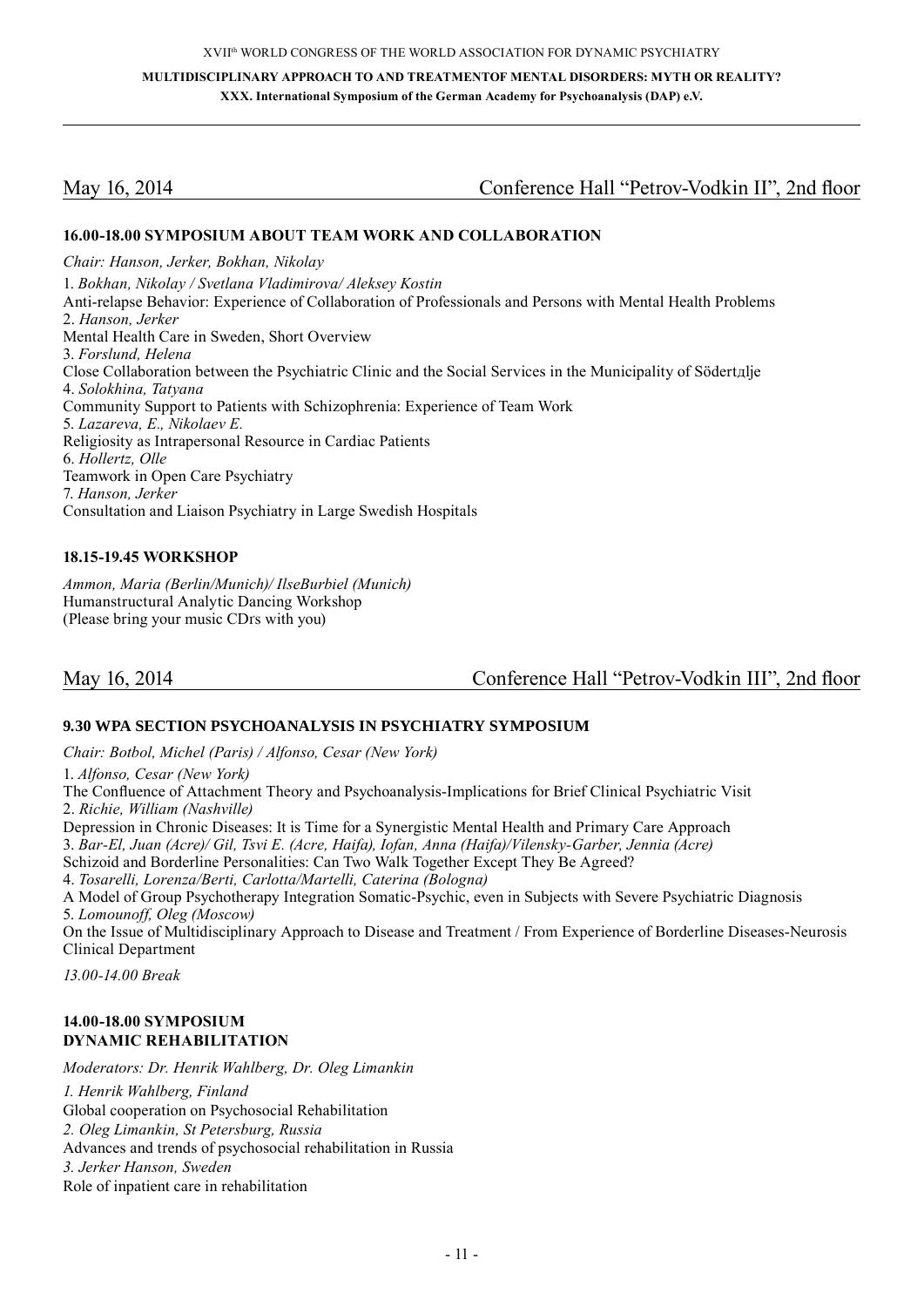**MULTIDISCIPLINARY APPROACH TO AND TREATMENTOF MENTAL DISORDERS: MYTH OR REALITY? XXX. International Symposium of the German Academy for Psychoanalysis (DAP) e.V.**

*4. Maya Kulygina, Natalia Semenova, Moscow, Russia* Psychological aspects of psychosocial rehabilitation: general strategy, different tactics *5. Anna Spikina, Denis Kuchmenko, St. Petersburg, Russia* Rehabilitation of patients with schizophrenia and neurocognitive deficits *6. Olle Hollertz, Sweden* Turning deficits into assets – rehabilitation and the three AAA (Autism, Asperger, ADHD) *7. Мarina Selyanina, Tver, Russia* Rehabilitation center for children and adolescents *8. EskoHanninen, Finland, Tanya Saphyannikova, Andrey Ulimanov, Moscow, Russia* Clubhouse recovery support model as gateway to social integration and inclusion

### **18.00-19.45 Workshop**

*Horst, Meinhart (Bad Schoenborn)* The Psychoanalyst – A Magician ?

May 16, 2014 Conference Hall "Stenberg I", 3rd floor

#### **9.30 Legal Aspects and Psychotherapy**

1. *Hessel, Thomas (Munich)* Therapeutic Treatment - an Answer to Criminal Behaviour? 2. *Lang, Ricarda (Munich)* The Problem How Criminals are Treated 3. *Siepelmeyer, Olga (Berlin)*  Psychodynamic Aspects in Interdisciplinary Counselling and Therapy of Stalking Offenders 4. *Lessner, Erwin (Munich)* The Psychoanalystrs Responsibility towards Society in the New Capitalism 5. *Hanson, Jerker*  The Swedish No Fault Health Care Insurance - Psychiatry And Law in Collaboration

*13.00-14.00 Перерыв*

May 16, 2014 Conference Hall "Deuneka", 2-nd floor

#### **9.30 Symposium Multidis ciplinary approach in the works of young psychiatrists of Russia**

*Chairs: Aleksey Pavlichenko (Moscow), Anastasiya Zolotova (Novorossiysk)*

*1. Anna Spikina (Saint-Petersburg)*

Rehabilitation aspects in neurocognitive treatment

*2. Pavel Ponizovsky (Moscow)*

Psychotherapeutic treatment for addiction in Russia: yesterday and today

*3. AleksandraYaltonskaya (Moscow)*

Group CBT program for inpatient treatment of depression: development, efficacy assessment and implementation

*4. Dmitry Petrov, Sergey Petrov(Ryazan)*

Reduction of in-patientpsychiatric care and real social capabilities ofschizophrenic patients' families

*5. DhavalMavani (Rostov-on-Don)*

Computer Addiction: theclinical features, dynamics and main clinicalforms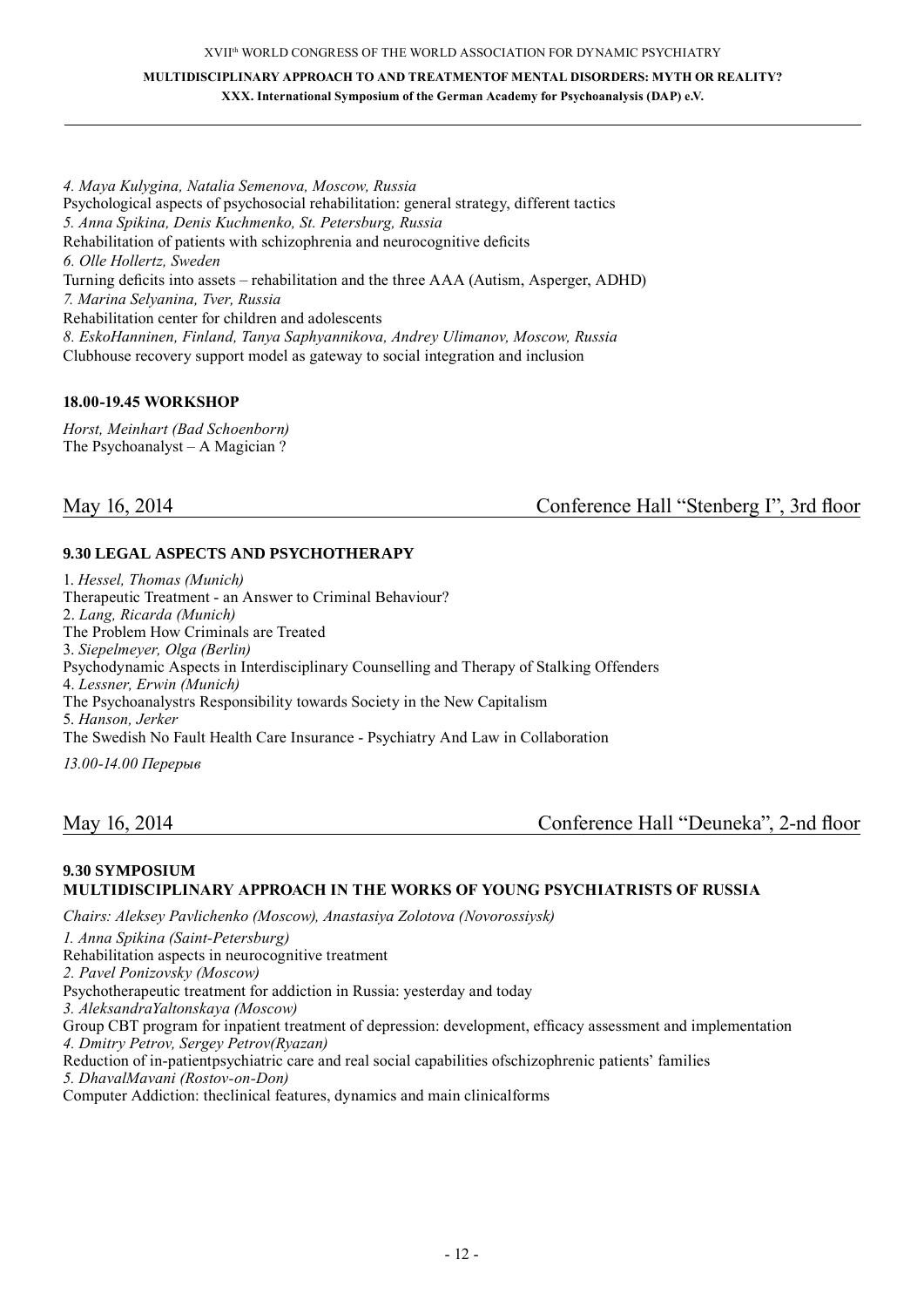**MULTIDISCIPLINARY APPROACH TO AND TREATMENT OF MENTAL DISORDERS: MYTH OR REALITY? XXX. International Symposium of the German Academy for Psychoanalysis (DAP) e.V.**

May 16, 2014 Conference Hall "Stenberg II", 3rd floor

#### **9.30-11.30 Junior Programme Seminar The phenomena of transference and countertransference in the psychotherapeutic process. Features of the dynamics of the relationship between patient and therapist**

*Moderators: prof. Psy.D. Ilse Burbil, Dr.. Margaret Shmolke, Munich, Germany A.V. Vasilyeva, MD, St. Petersburg, Russia*

The seminar considers a brief history of the evolution of ideas about the transference and countertransference with detailed analysis of the following items

1. Transference and countertransference in the current literature and practical application of these concepts within the paradigm of dynamic psychiatry of G. Ammon

2. Dealing with transference and countertransference in the psychotherapeutic process.

3. Transference and countertransference dynamics in individual nosology with typical clinical examples

May 16, 2014 Сonference Hall "Deuneka", 2-nd floor

### **18.00-19.45 Workshop**

*Martindale, Brian (Newcastle*) Family Work in Psychosis

May 17, 2014 Conference-hall "Petrov-Vodkin I", 2nd floor

### **9.30-11.30 Morning Lectures WADP**

*Chair: Ammon Maria (Berlin/Munich), Nazyrov Ravil (St. Petersburg) 1. Ammon Maria (Berlin/Munich)* The Significance of a Creative Life Style of the Psychotherapist for successful Treatment *2. Fehér, Jаnos (Budapest) Certain Aspects of Leadership and Employees' Psychological Development in Work Organizations* 3. *Tosarelli, Lorenza/Berti, Carlotta/Martelli, Caterina (Bologna)* A Model of Group Psychotherapy Integration Somatic-Psychic, even in Subjects with Severe Psychiatric Diagnosis *3. Shcherbakova, Anna (Moscow)* The Methods of Detection of Internal Resources of Mentally Diseased Adolescents 5 *Leschke, Cornelia (Berlin)* A Question of Identity – or How the Archaic Matrix of the Oedipus Complex Is Fluctuating *1. Bast, Sieglinde (Berlin)* General Psychosomatic Medicine or the loss of the Core Being *6. Stojanow, Karolina/Bartley, Julia/Mechsner, Sylvia/Rauchfuss, Martina (Berlin)/ Leeners, Brigitte (Zurich)*  Psychiatric Morbidity and chronic Pelvic Pain in Patients with Endometriosis

#### **11.30-13.00 Key Lectures**

*Chair: Gabriele von Bülow (Berlin), Erwin Lessner (Munich)* 1. *Billow, Richard (New York)* Testing Reality and Reality Testing in Group Treatment and Settings (and Elsewhere) 2. *Kick, Hermes (Mannheim)* Trauma and Reconciliation. Extreme Situations as a Risk and a Chance in a Multidisciplinary Treatment Approach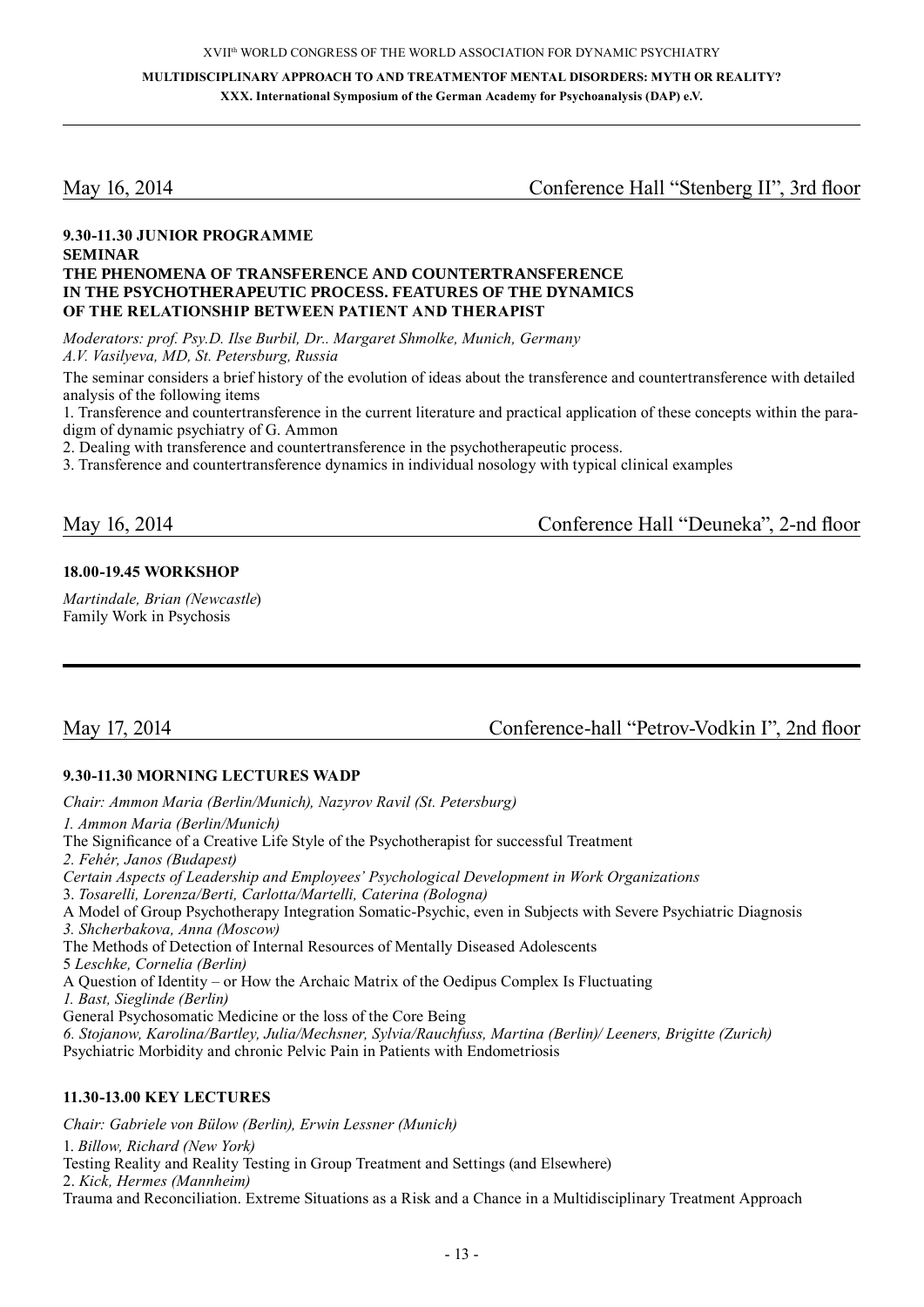*3. Urspruch Ingeborg (Munich)* Capacity of Peace for the Individual and for the Mankind *13.00-14.00 Break*

#### **14.00-15.30 Workshop**

*Chair: Alfonso, Cesar (New York) / Olarte, Silvia (New York)* Preventing Boundary Violations in Psychodynamic Psychiatry – An Interactive Workshop

May 17, 2014 Conference-hall "Petrov-Vodkin II", 2nd floor

### **9.30-11.30 Morning Lectures WADP**

Neuroscience and Psychotherapy 1. *Thomashoff, Hans-Otto (Vienna)* Brain and Society 2. *Zaccagnini Enrico (Florence)* From Myth to the Reality of Neurological-Substratum: Towards a Psychoneurological Psychotherapy 3. *Prüm, Ulrike Maria (Vienna)* Are you living on AUTOPILOT, too? Or are you mastering your memory, your resources and mood states? 4. *Möbus, Bernhard (Berlin)* The Gift of Happines 5. *van Gisteren Ludger* Psychology, Psychoanalysis and Neuroscience

*13.00-14.00 Перерыв*

#### **14.00-15.30 Workshop**

*Chair:Reitz, Gertraud (Munich)/ Kiem, Petra (Berlin)/ Urspruch, Ingeborg (Munich (демонстраöионные материалы на русском языке)* Space for Development through Dance And Theatre (With Video)

# May 17, 2014 Conference-hall "Petrov-Vodkin III", 2nd floor

#### **9.30-13.00 Symposium**

*Chair: Welldon, Estela (London)* 1. *Stella Compton* Manualised Music Therapy. The Research and Development of an Integrated Model for Multidisciplinary Treatment Pathways 2. *Ronald Doctor* Psychotic Processes in Forensic Institutions 3. *McGauley, Gillk/Reeves, Chrissy/ Bartlett, Annie/ Comerford, Richard* Forensic Psychotherapy in Prisons; The Systems, The Services and the Patients 4. *Millar, David* The Insecurity of Security: Does a Multi-Disciplinary Approach Work in a Secure Institution? 5. *Patrick, Jon, Vivier's, Matt* Through a Glass, Darkly – Reflecting on Reflections in Forensic Settings 6. *Celia Taylor* The Inpatient Treatment of Personality-Disordered Offenders: Multidisciplinary Successes and Tensions *13.00-14.00 Break*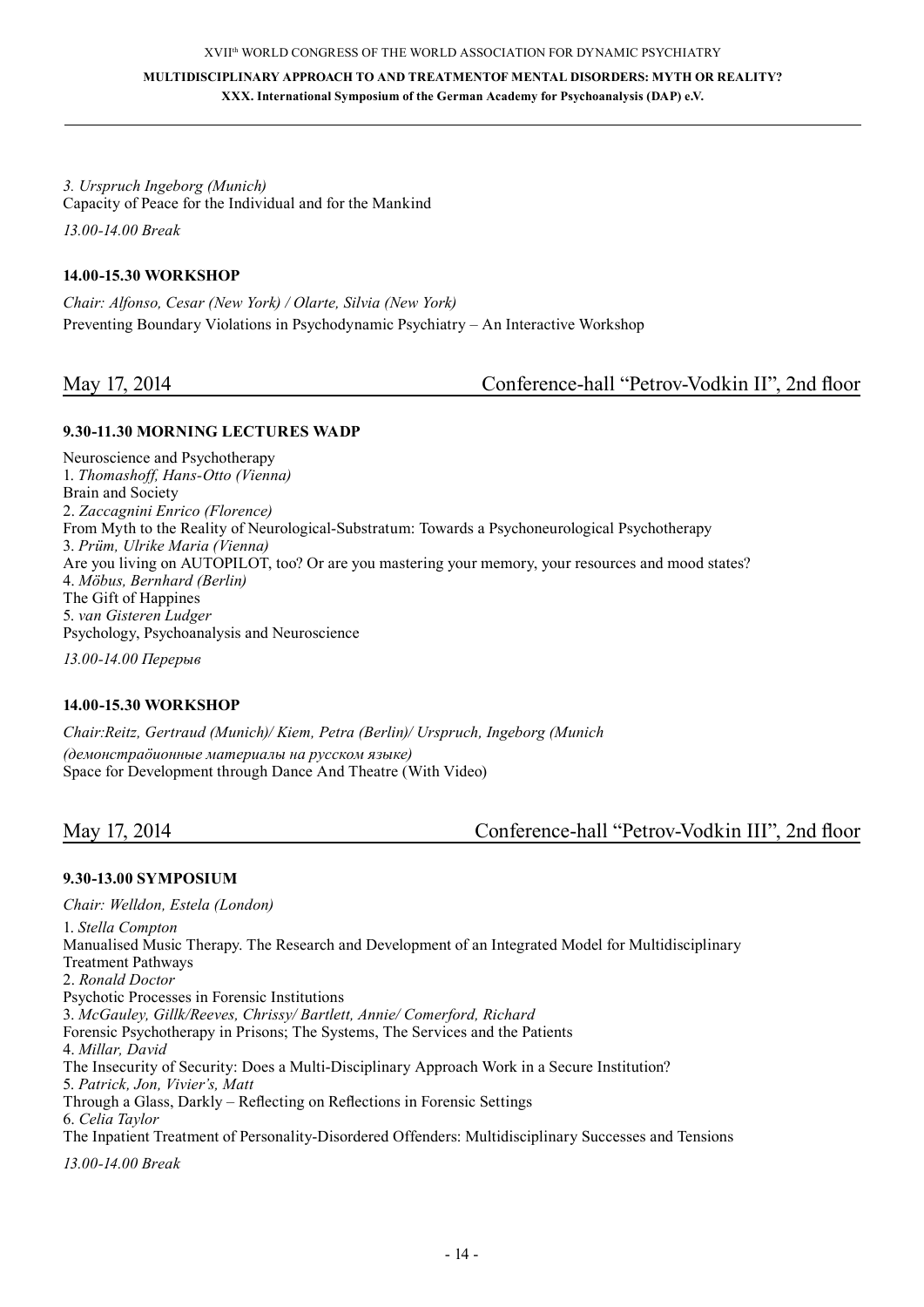**MULTIDISCIPLINARY APPROACH TO AND TREATMENTOF MENTAL DISORDERS: MYTH OR REALITY? XXX. International Symposium of the German Academy for Psychoanalysis (DAP) e.V.**

#### **14.00-16.00 Symposium**

*1. Vindorf S.A.*

Diagnostics of reaction of emancipation as factor of predisposition to drug addiction among adolescents *2. Karpova E.B. Petrova E.N.* Psychological trauma: specifics of experiences at patients with adaptation disorders 3. *Abramovskaya M.N., Malkova E.E.* The main development stages of a psychodiagnostic method for express diagnostics of disorders of adaptation at adolescents *4. Kmit' K., Popov Yu.V., Bocharov V.V.* Method of assessment of level of emotional burning out at mothers of adolescents with schizophrenia 5. *Sirota N.A., Yaltonsky V.A. Moskvichenko D.V.* Cognitive regulation of emotions and psychological wellbeing of gamers in the multiuser online role-playing games *6. Mazneva O., Bocharov V.V.* Method of assessment of self-stigmatization at patients with dermatological pathology *7. Guryev V.S., Malkova E.E.* Problem of psychodiagnostics of generating structure of identity of adolescents *8. Shishkova A.M. Bocharov V.V.*  Methods of psychological diagnostics of personal and family functioning of drug addict relatives *9. Khrustalyova N.S.*  Methods of psychological diagnostics in private consultative practice with Russian-speaking emigrants in Germany

May 17, 2014 Conference Hall "Deuneka", 2-nd floor

#### **14.00-15.30 Workshop**

*Buelow, Gabriele von (Berlin)* Religion and Spirituality. Resistance or Ressource in Psychotherapy

May 17, 2014 Conference Hall "Stenberg I", 3rd floor

#### **9.30-11.30 Junior Programme Seminar The phenomena of transference and countertransference in the psychotherapeutic process. Features of the dynamics of the relationship between patient and therapist**

*Moderators: prof. Psy.D. Ilse Burbil, Dr.. Margaret Shmolke, Munich, Germany A.V. Vasilyeva, MD, St. Petersburg, Russia*

The seminar considers a brief history of the evolution of ideas about the transference and countertransference with detailed analysis of the following items

1. Transference and countertransference in the current literature and practical application of these concepts within the paradigm of dynamic psychiatry of G. Ammon

2. Dealing with transference and countertransference in the psychotherapeutic process.

3. Transference and countertransference dynamics in individual nosology with typical clinical examples

*13.00-14.00 Break*

May 17, 2014 Conference-hall "Petrov-Vodkin I", 2nd floor

**16.00 Closing Panel**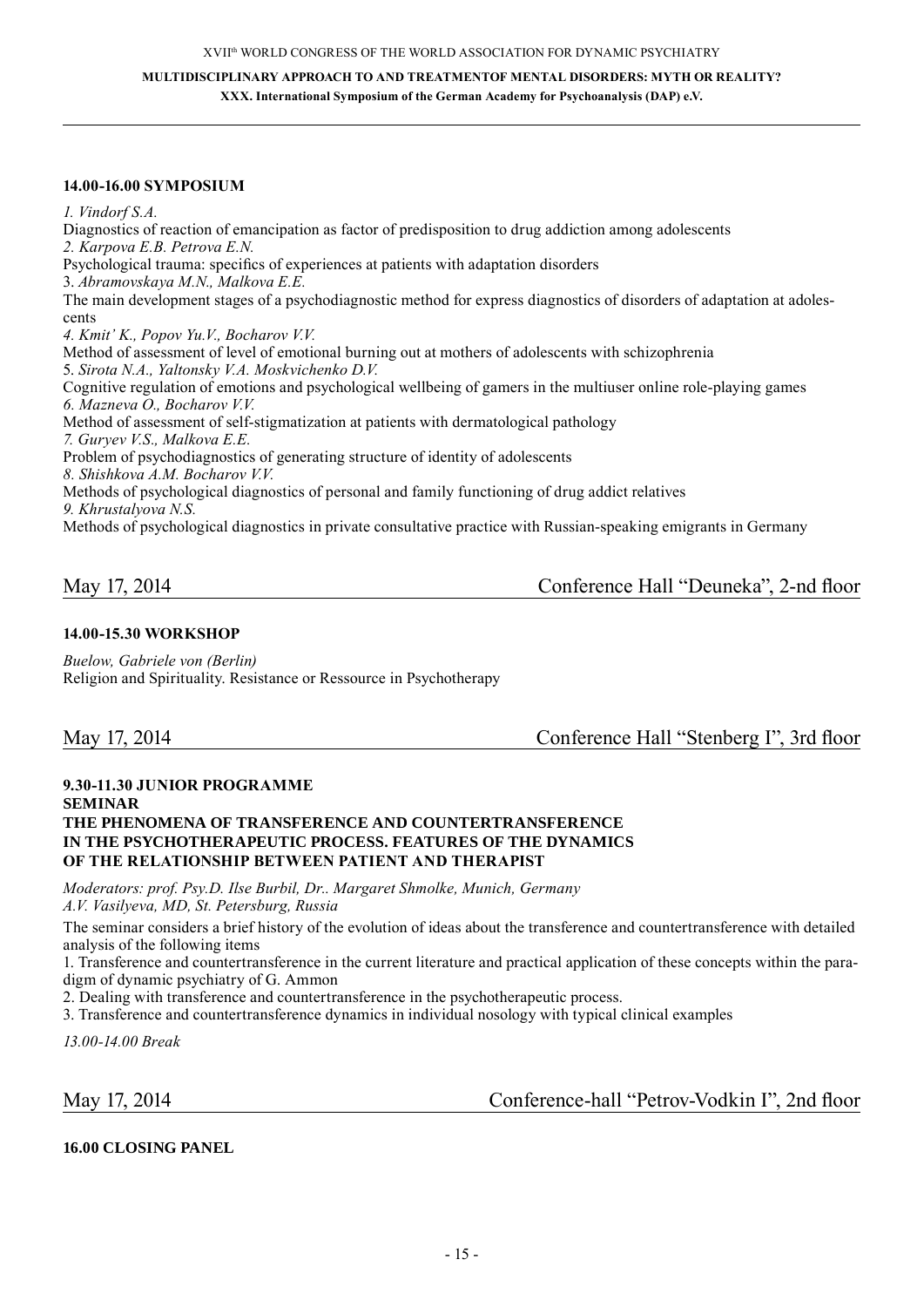# Russian scientific and practical conference with international participation **MULTIDISCIPLINARY APPROACH TO AND TREATMENT OF MENTAL DISORDERS: MYTH OR REALITY?**

May 14, 2014 Congress Hall "Moskovsky"

### **8.00 Registration**

#### **9.30 Opening ceremony**

*Presidium: G.A. Sofronov, A.S. Tiganov, V.P Chekhonin, N.A. Bokhan, S.A. Altynbekov, Z.I. Kekelidze, E.A. Koshkina, V.N. Krasnov, N.G. Neznanov.* 

N.G. Neznanov – Opening address Welcome addresses

### **Plenary Session**

*N.G. Neznanov* A biopsychosocial paradigm as the basis of a multidisciplinary approach in medicine.

*A.S. Tiganov* The methodology of scientific resеarch in psychiatry.

*Z.I. Kekelidze* A multidisciplinary approach to emergency psychiatry.

*V.P. Chekhonin* Molecular and cellular aspects of modern psychobiology.

*N.A. Bokhan* An ethno-territorial prevalence of addictive states: Interdisciplinary trends and challenges of the decade.

*E.A. Koshkina, G.A. Korchagina* An interdisciplinary approach to the treatment of addictions: Myth or reality?

*A.G. Sofronov, V.E. Pashkovsky, G.A. Prokopovich* Suicide: An interdisciplinary approach to the problem.

*S.A. Altynbekov* An interdisciplinary study of suicidal behavior in the Republic of Kazakhstan.

*Opening of Art studios "Myths and Realities" Art exhibition*

*13.00-14.00 Break*

### **14.00-15.30 Satellite symposium** *with the support of Gedeon Richter*

*Moderator: MD, Professor N.G. Neznanov*

*1. Mosolov S.N.*

How modern understanding of the mechanisms of action of antipsychotic pharmacotherapy may change our clinical practice? *2. Vasilieva A.V.*

The Use of Lenuxin in the Treatment of anxiety-depressive disorders. Observational Program Results *3. Mazo G.E.*

Treatment of schizophrenia: problems and solutions.

*Poster session "New atypical antipsychotics on the horizon" (at the company's booth) at 15.00. Repeated-session May 15 at 13:30, May 16 at 13.30*

### **16.00-17.30 Satellite symposium** *supported by AstraZeneca* **The first episode of mental illness: the art of diagnosis and the patient's perspective**

*Moderators: prof. Neznanov N.G., prof. Mosolov S.N. 1. Krylov V.I. Prof., MD* Modern approaches to the diagnosis of schizophrenic spectrum disorders *2. Mazo G.E., MD* First depressive episode - diagnostic uncertainty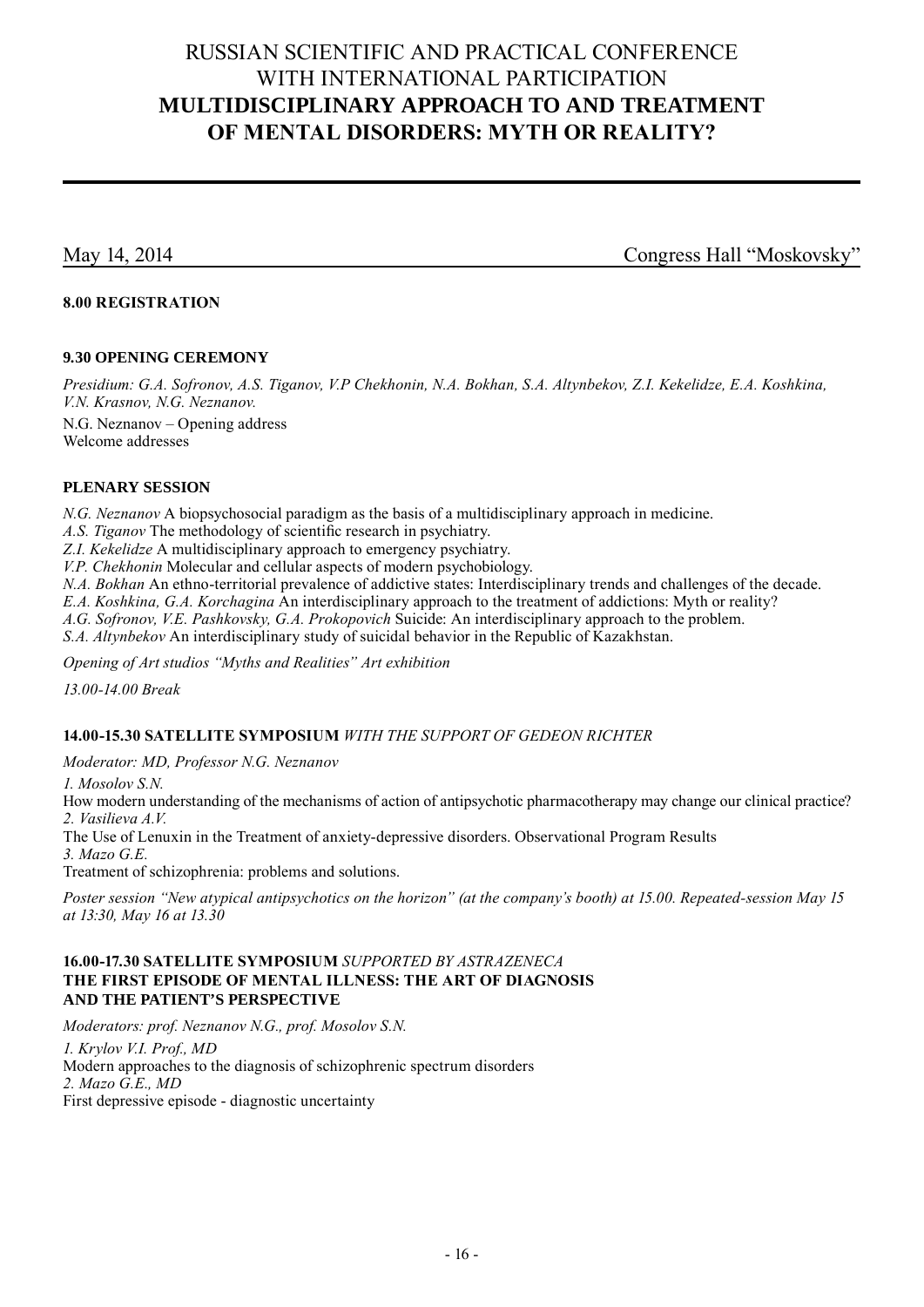# May 14, 2014 Сonference Hall "Petrov-Vodkin", 2nd floor

#### **11.30-13.00 Satellite symposium** *with the support of Johnson & Johnson* **Injectable long-acting drugs in clinical practice for the treatment of schizophrenia: Myths and Realities**

*Moderator: Prof. Neznanov N.G.*

*1. Neznanov N.G.*

Modern aspects of antipsychotic treatment of schizophrenia. The place of injection depot antipsychotics in clinical practice *2. Otmakhov A.P.*

Atypical injectable long-acting medicine on the stationary phase of specialized care in schizophrenia.

*3. Libin L.Y.*

Effective use of prolonged forms of antipsychotics in schizophrenic patients on maintenance therapy phase: theory and practice.

*13.00-14.00 Break*

May 14, 2014 Сonference Hall "Stenberg II", 3rd floor

### **14.00-15.30 Satellite Symposium** *with the support of UCB* **Cross -cutting issues of therapy of neurological patients**

*Moderator: Prof. Mikhailov V.A.*

*1. Lipatov L.V.* Features of therapy of patients with epilepsy with non-psychotic mental disorders. *2 . Timofeev A.A.* Parkinson's disease and depression: a common pathogenesis and treatment options.

# Conference Hall "Pasternak", 3rd floor

### **14.00-17.30 Symposium on Addiction Medicine** *(symposium will be held in russian)*

*Chairs: Prof. E.M. Krupitsky and Prof. G.A. Korchagina*

*1. G.A. Korchagina, E.V. Fadeevs* Standards for prevention of psychoactive drugs use.

*2. E.M. Krupitsky, E.A. Blokhina, J. Zummo, D. Gastfriend*

Double blind placebo controlled randomized clinical trial of long term efficacy and safety of injectable naltrexone (vivitrol) for opiate dependence.

*3. E.A. Blokhina, E.M. Krupitsky, E.E. Zvartau, E.V. Verbitskaya, T.S. Yaroslavtseva, A.A. Tyurina, N.M. Bushara, V.Y. Palatkin*

Anhedonia, depression, and anxiety in opiate addicts stabilized on naltrexone implant (prodetoxone).

*4. S.I. Utkin, M.A. Vinnikova, N.N. Derevlev, I.I. Litvinskaya, M.V. Zakharov, I.B. Atamuradov* 

Inhalation of xenon with oxygen for alcohol withdrawal syndrome.

*5. A.O. Kibitov*

Genetics of addictive diseases: Family history, clinical phenotype, and genetics markers.

*6. K.V. Rybakova, L.A. Dubinina, T.G. Rybakova, A.S. Kiselev, E.M. Krupitsky*

Factors influencing duration of remission in alcohol dependent patients with different remission quality. *7. A.V. Trusova*

Motivational interviewing in combined approach to treatment of alcohol dependence.

*8. M.A. Vinnikova, A.Y. Nenast'eva, A.O. Kibitov*

Genetic analysis in routine addiction psychiatric practice.

*9. A.Y. Egorov*

Addictive shopping: Phenomenology and approaches to treatment.

*10. M.A. Gabriljants*

Combined multidisciplinary approach to rehabilitation of subjects abusing narcotics and psychoactive substances.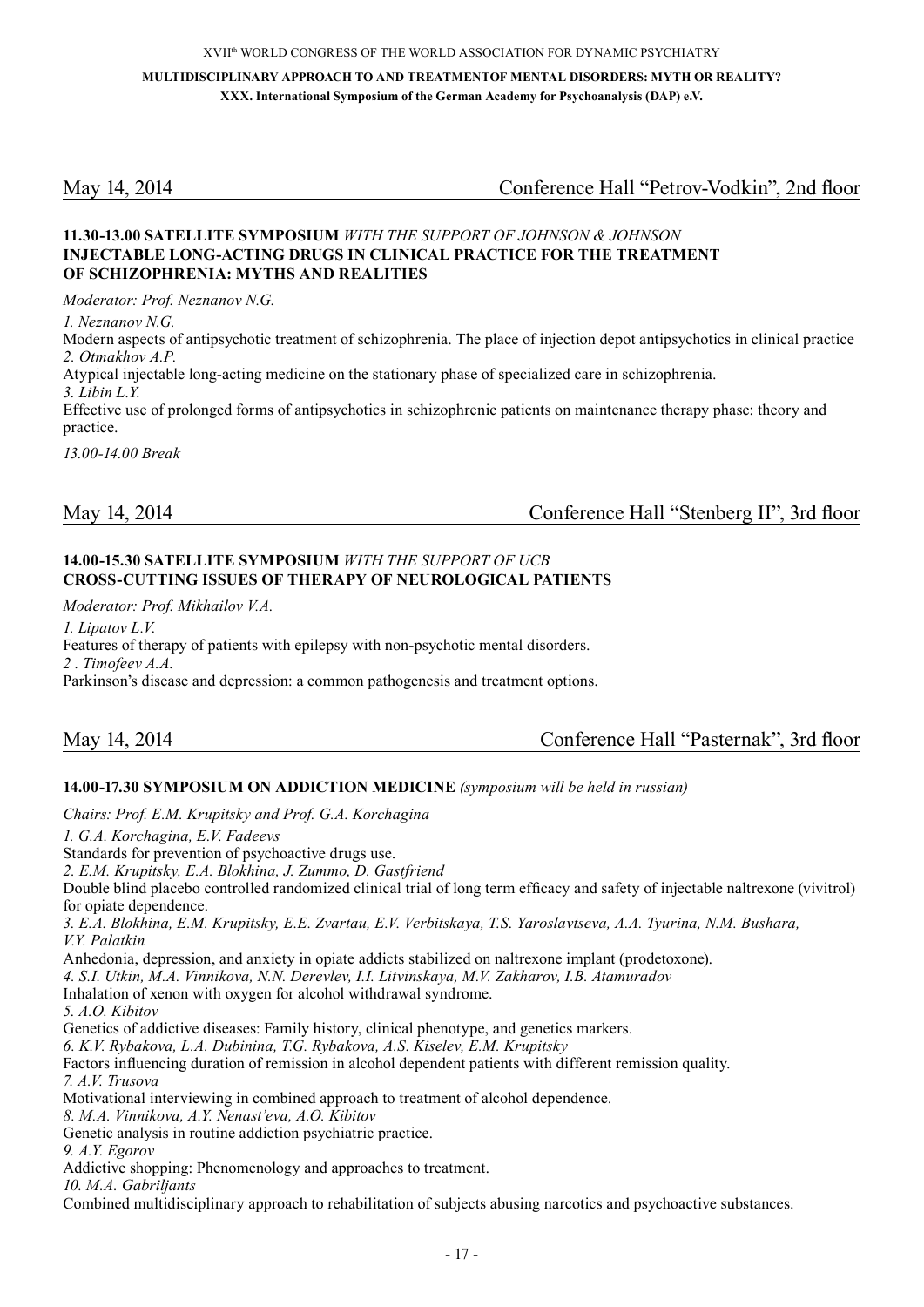**MULTIDISCIPLINARY APPROACH TO AND TREATMENTOF MENTAL DISORDERS: MYTH OR REALITY?** 

**XXX. International Symposium of the German Academy for Psychoanalysis (DAP) e.V.**

*11. I.Y. Shamakina, V.A. Tomilin, P.K. Anokhin, F.S.*

Alcohol motivation and expression of genes of opiate and dopamine receptors in animal brain: Effects of early alcohol intoxication.

*12. M.A.Konstantinopolsky, L.G.Kolik, T.A.Gudasheva, I.V. Chernyakova* А new peptide origin anxiolytics in the treatment of opiate addiction: experimental evidences and possible clinical use. *13. V.V. Kuznetsov, Y.E. Skalin* Reality of interdisciplinary approach to the problem of addictive disorders. *14. N.A. Dolzhanskaya, S.V. Koren'* "Infections in addiction medicine" – relationships of socially dangerous infections and addiction medicine services.

### May 14, 2014 Conference Hall "Deuneka", 2-nd floor

#### **14.00-17.30 Symposium Clinical issues and psychiatric care management** *(symposium will be held in russian)*

*Moderators: prof. Cigankov B.D., prof. Bukreeva N.D., prof. Kazakovcev B.А., Kondinsky A.G.*

*1. Kazakovcev B.А., Demicheva N.K., Buligina V.G., Iazdovskaya A.V.*

Efficiency of realization of interdisciplinary approach to psychiatric care in Russia.

*2. Bukreeva N.D., Kutueva R.V.*

Ways of optimization of care and rehabilitation of schizophrenia patients.

*3. Sofronov A.G.*

The organization of beneficiary drug provision in St. Petersburg region.

*14.45 Semenova N.V.*

Formation of the psychiatric care quality system.

*4. Shmilovich А.А., Goncharenko S.N.*

Clinical validity assessment of hospitalization of paranoid schizophrenia patients in the circumstances of a deinstitualization of psychiatric care service.

*5. Volgina F.M., Gatin F.F.,Valeeva A.M.* 

Risk factors analysis of rehospitalization in a psychiatric hospital.

*6. Pischikova L.A.*

*Systematization of mental disorders in old age psychiatry.*

*7. Soboleva E.V.,Chriaschev A.V.*

Utilization of informational and communicational technologies at the organization of the out-patient psychiatric help in rural regions of the Astrakhan region.

*8. Boiko E.O.*

The organization of the psychological-psychiatric care during XXII Olympic Winter Games and the XI Paralympic Games in 2014 in the city of Sochi.

*9. Checherin A.I.,ShelerA.D., Koirah I.A.*

Development of inpatient replacing technologies – the experience of the Intensity treatment Department.

*10.* Mikhailova N.M., Gavrilova S.I.

Alzheimer Center –innovative support form for dementia patients.

*Discussion.* 

May 15, 2014 Congress Hall "Moskovsky"

#### **14.00-15.30 Satellite Symposium** *supported by Pfizer*

*Moderator: Zalutskaya N.M.* 1. Pribitkov A.A. Somatoform disorders: issues of diagnostics and therapy 2. Zalutskaya N.M. Innovative approach to the treatment of patients with prolonged and severe anxiety (GAD ) .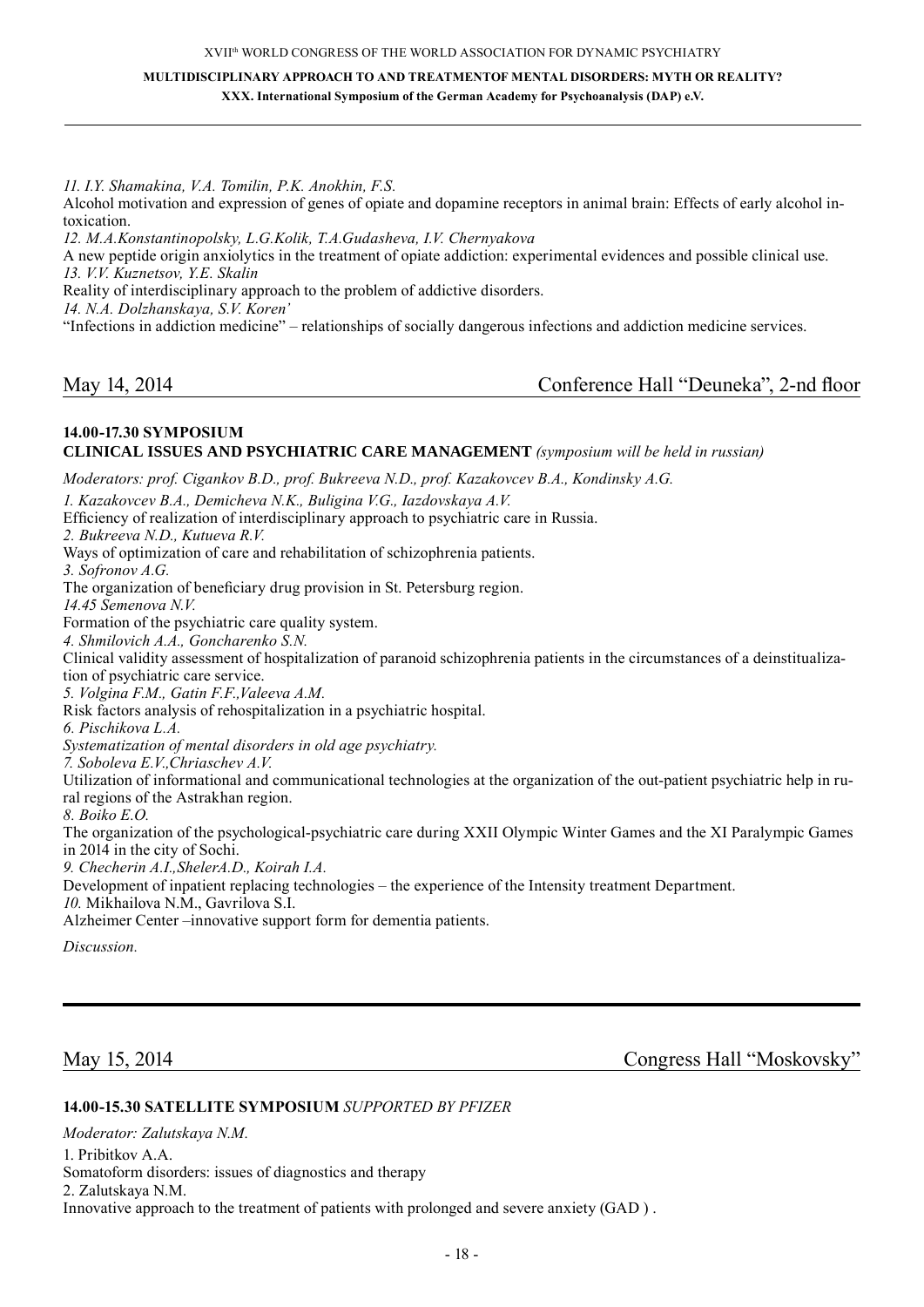XVII<sup>th</sup> WORLD CONGRESS OF THE WORLD ASSOCIATION FOR DYNAMIC PSYCHIATRY

**MULTIDISCIPLINARY APPROACH TO AND TREATMENTOF MENTAL DISORDERS: MYTH OR REALITY? XXX. International Symposium of the German Academy for Psychoanalysis (DAP) e.V.**

#### **16.00-17.30 Satellite Symposium** *supported by Servier*

*Moderator: Prof. Neznanov N.G.*

*1. Neznanov N.G.*

Modern possibilities in the treatment of affective disorders and schizophrenia spectrum disorders (from the diagnostic value to the selection of optimal treatment ).

*2. Krylov V.I.*

Anhedonia - myth or clinical reality? (psychopathological features, diagnostic and prognostic value).

*3. Petrova N.N.*

Topical issues of diagnostics and treatment of post-schizophrenic depression.

|  | May 15, 2014 |
|--|--------------|
|  |              |

Conference-hall "Petrov-Vodkin I", 2nd floor

### **10.00-13.00 Sectional session on sexology**

*Dedicated to 25th anniversary of Sexology Chair of NWSMU named after I.I. Mechnikov (session will be held in russian)*

*Moderators: prof. B.E. Alekseyev, prof. N.D. Kibrik.*

*1. B.E. Alekseyev* Methodological convergence in sexology *2. N.D. Kibrik* Interdisciplinarity of sexology and polyprofessionality of sexological care. *3. A.I. Fedorova* Sexual therapy: traditional and innovative aspects. *4. M.I. Yagubov, N.D. Kibrik* Sexual dysfunctions: problem of classifications. *5. M.V. Ekimov* Prognostic factors in the treatment of anorgasmia in women. *6. V.I. Shigapova, M.I. Yagubov* Special aspects of treatment of orgasmic dysfunction of women with mental disorders of non-psychotic level. *7. I.Y. Kan, M.I. Yagubov* Combined therapy of disorders of sexual desire. *8. A.V. Kolokolov, G.E. Vvedensky* Special aspects of choice of object of sexual preferences in phase of developing sexual libido of individuals with pedophilia. *9. T.E. Makarova* Gender and age-sex identity of perpetrators of sexual violence against children. *10. M.Y. Kamenskov* Paraclinical approaches to the study of paraphilias. *11. P.N. Krotin* Protection of reproductive health of Saint-Petersburg adolescents.

*Discussion..*

*Adoption of the resolution.*

May 15, 2014 Conference Hall "Petrov-Vodkin II", 2-nd floor

# **10.00-13.00 Section Child Psychiatry** *(section will be held in russian) Moderator: Makarov I.V., Pashkovsky V.E., Shevchenko U.S., Eidemiller E.G. 1. Pashkovsky V.E.* Autistic range as psychosocial problem.

*2.Eidemiller E.G.* Synergy approach to ethiopathogenetic schizophrenia research *3.Strogova S.E., Sergienko A.A., Zvereva N.V., Simashkova N.V.*  Complex neuropsychological and psychometric assessment of cognitive defect at early schizophrenia.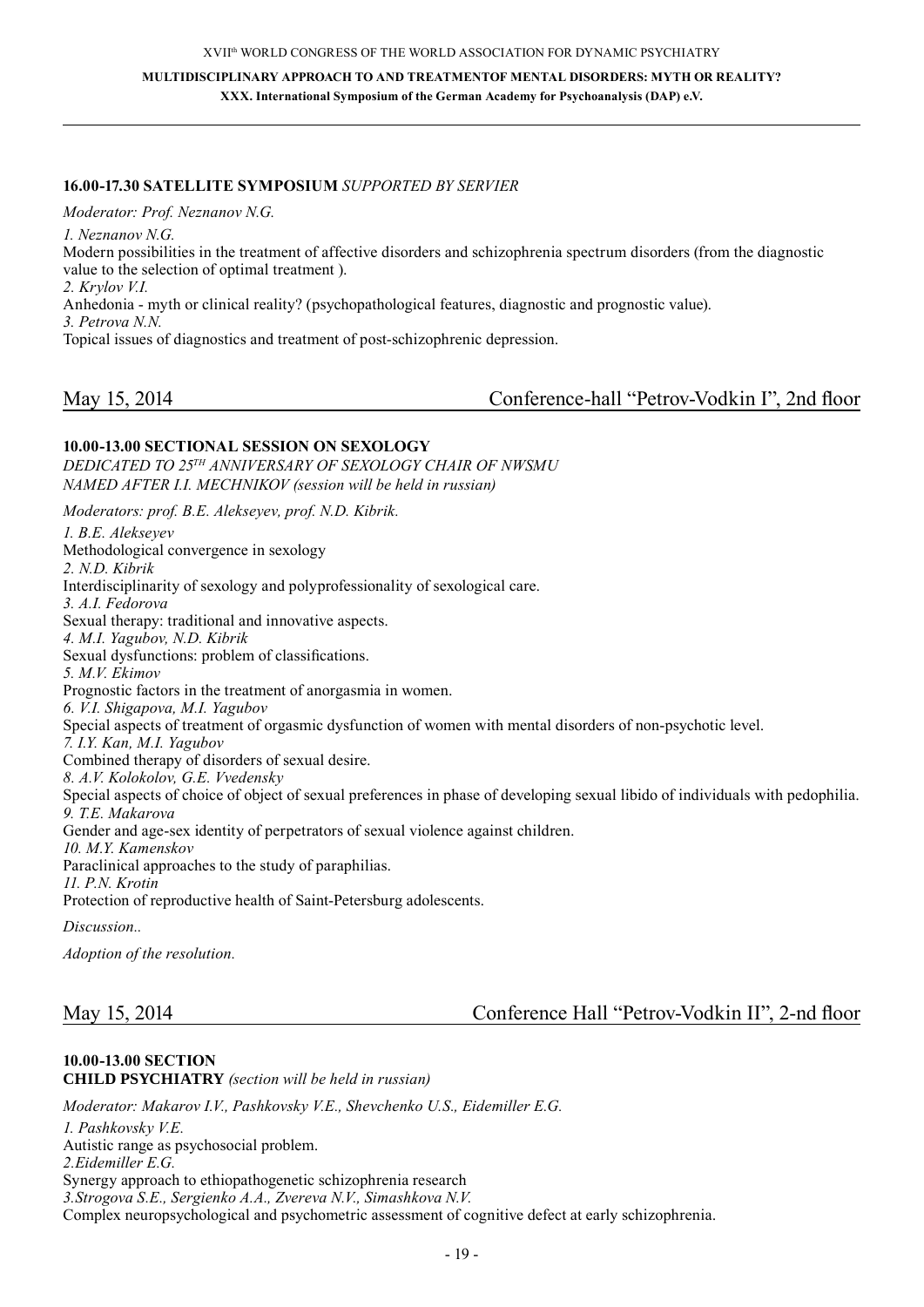#### **MULTIDISCIPLINARY APPROACH TO AND TREATMENTOF MENTAL DISORDERS: MYTH OR REALITY? XXX. International Symposium of the German Academy for Psychoanalysis (DAP) e.V.**

*4. Chubarovsky V.V..*

Problem of interdisciplinary interaction at the organization of primary and secondary psychoprevention at pupils of children's and teenage age. *5. Shevchenko U.S.* 

Interdisciplinary approach in child psychiatry.

*6. Gasanov R.F.* 

New aspects of biological therapy of hyperkinetic disorder.

*7. Emelina D.A.*

Clinical typology of psychopathological syndromes comorbid with mental development retardation

*8. Kolmach I.L., Brun E.V.*

New approaches to diagnostics and therapy of children with a syndrome of deficiency of attention and a hyperactivity.

*13.00-14.00 Break*

# May 15, 2014 Conference Hall "Pasternak", 3rd floor

### **9.00-13.00 Symposium on Addiction Medicine** *(symposium will be held in russian)*

*Chairs: Prof. A.Y. Egorov and Prof. V.D. Mendelevich*

*1. E.N. Bobkov*

Features of addictive disorders in the North West Russia and necessity of treatment of opioids and cannabis users. *2. V.D. Mendelevich, O.P. Makushina* Drug and alcohol dependencies in adolescents: Similarity and differences of their psychological features. *3. R.N. Isaev, A.O. Kibitov* Genetic risk of addictive disorders and efficacy of the treatment and rehabilitation program: A pilot study. *4. Y.L. Arzumanov, V.B. Vasechkin, A.A. Abakumova*  Disorders of higher brain functions in children with long term consequences of antenatal intoxication with heroin. *5. A.V. Yaltonskaya, V.M. Yaltonsky, Y.V. Kolpakov, I.N. Abrosimov, Y. Rehm, B. Tanner, K. Pervakov, S. Popova* Fetal alcohol syndrome studies in Russia. *6. V.M. Yaltonsky, A.V. Yaltonskaya* Inner image of opiate dependence as a theoretical problem of personalized addiction medicine. *7. A.V. Nemtsov* Alcohol psychosis: Relationships to weather conditions. *8. K.V. Shelygin, A.V. Nemtsov* Alcohol consumption in Russia: 1956-2012. *9. A.F. Mescheryakov, I.A. Lapin, Y.A. Arzumanov* EEG in persons with differential risk of development drug dependence. *10. D.A. Tarumov, B.S. Litvintsev, A.Y. Efimtsev* Functional MRI in diagnostics of opiate dependence *11. A.V. Kopytov, D.A. Donskoy, D.A. Kopytov* Risky behavior in adolescents and young adults with alcohol dependence. *12. N.V. Korensky, V.A. Karpyuk, V.V. Lelevich, I.P. Bogdanovich* Integrated approach to treatment of nicotine dependence. *13. A.G. Solov'ev, A.A. Paramonov, I.P. Gol'chikova* Paradox of consumption of illegally manufactured alcohol at the North: Official prohibition, hidden possibilities, and prevention. *14. M.A. Gabriljants* Interdisciplinary monitoring of drug use in Russian Federation. *15. T.V. Agibalova, P.V. Tuchin.* Allianz-focused psychotherapy in the treatment of patients with opiate dependence. *16. T.V. Chernobrovkina, M.V. Ibragimova, N.I. Rakova* Medical consequences of spice use – a threat for health of young generation.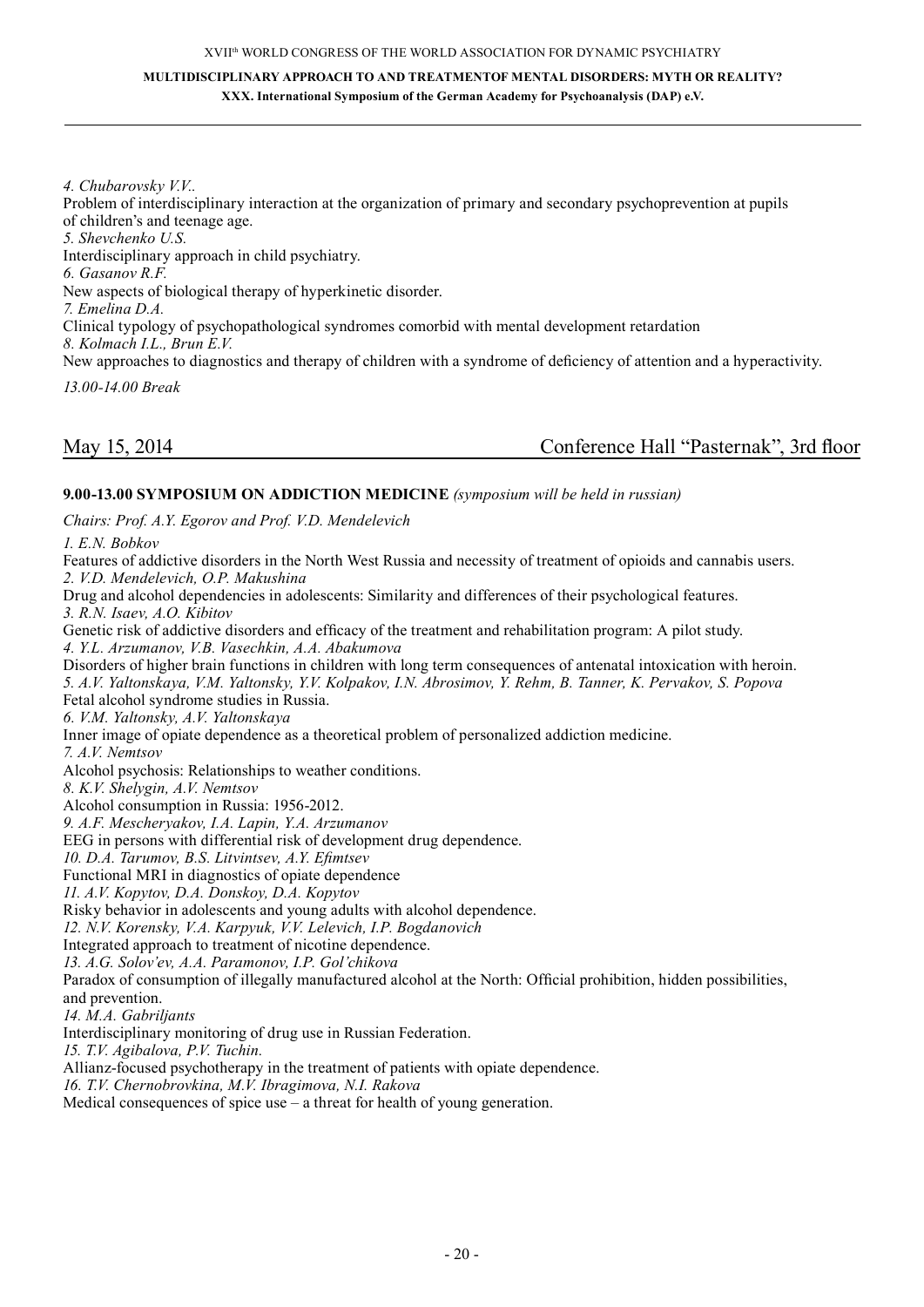May 15, 2014 Сonference Hall «Stenberg I», 3rd floor

#### **14.00-15.30** *Lundbeck* **symposium Interdis ciplinary approach to alcohol use disorders in internal medicine: Mith or reality?**

*Chairs: Prof. E.M. Krupitsky and Prof. M.V. Maevskaya*

*1. E.M. Krupitsky* Regulatory requirements of endpoints for phase 3 clinical trials of medications for alcohol dependence. *2. M.V. Maevskaya* Possible track of the patient with somatic disorders caused by alcohol abuse. *3. V.D. Mendelevich* Drinking as a problem of general medicine. *4. A.V. Trusova* Brief intervention in the treatment and prevention of alcohol dependence.

*15.30-16.00 Break*

#### **16.00-18.00 Symposium on Addiction Medicine** *(symposium will be held in russian)*

*Chairs: Prof A.G. Solov'ev and Prof. A.O.Kibitov 1. V.V. Vetyugov, A.V. Bakhchina, Y.A. Samko, S.B. Parin, S.A. Polevaya* Features of vegetative mechanisms of sensomotor reactions in drug addicts. *2. S.V. Garganeev, T.S. Lapekina* Addictive disorders in adolescents with deviant behavior: Prognosis, clinical and social significance. *3. A.M. Karpov* Civilization response to drug dependence. *4. O.S. Kovshova, M.B. Kuvshinnikova* Integrated psychological couching of men with drug dependence. *5. A.V. pastushenkov, V.V. Tihonenko* Prospective directions of drug use prevention in youth. *6. A.N. Yakovlev, D.V. Pazhitnyh, A.A. Tkachev* Personalized prevention in addiction medicine: Interpretation of TCI scales in adolescents with high risk of development of drug dependence. *7. Discussion:* Interdisciplinary approach to addiction medicine.

May 15, 2014 Conference room "Pasternak", 3rd floor

#### **14.00-18.00 Symposium on Biological psychiatry** *(symposium will be held in russian)*

*Moderators: prof. Aleksandrovsky Yu.A. prof. Bokhan N.A. prof. Ivanov M. V., prof. Kaleda V.G., prof. Neznanov N.G., prof. Geller V., prof. Malykhin N.*

*1. Zalutskaya N.M., Neznanov N.G., Dubinina E.E., Zakharchenko D.V., Shchedrina L.V., Ananyeva N.I.* 

Alzheimer type dementia: possibilities of early diagnostics.

*2. Akhapkin R.V., Grigorova O.V., Fayzulloyev A.Z., Gurina O.I. Aleksandrovsky Yu.A.*

Neurobiological aspects of anxiety disorders.

*3. Wasserman L.I., Ananyeva N.I., Ivanov M.V., Gorelik A.L.*

Structural and functional research model of affective and cognitive interrelations in depressive disorders.

*4 . Malykhin N. Scott Travis, Coupland Nicholas, Hegadoren Kathy, Silverstone Peter, Huang Yushan, Fujiwara Esther, Seres Peter, Carter Rawle*

Hippocampal subfields volumes, memory function, and glucocorticoids in patients with major depressive disorder and healthy controls: high-field magnetic resonance imaging study.

*5 . Grigoryeva E.A., Dyakonov A.L.* 

Research of brain biopotentials reaction on sound stimulus pending on a range of background EEG in healthy subjects and patients with depressive disorder.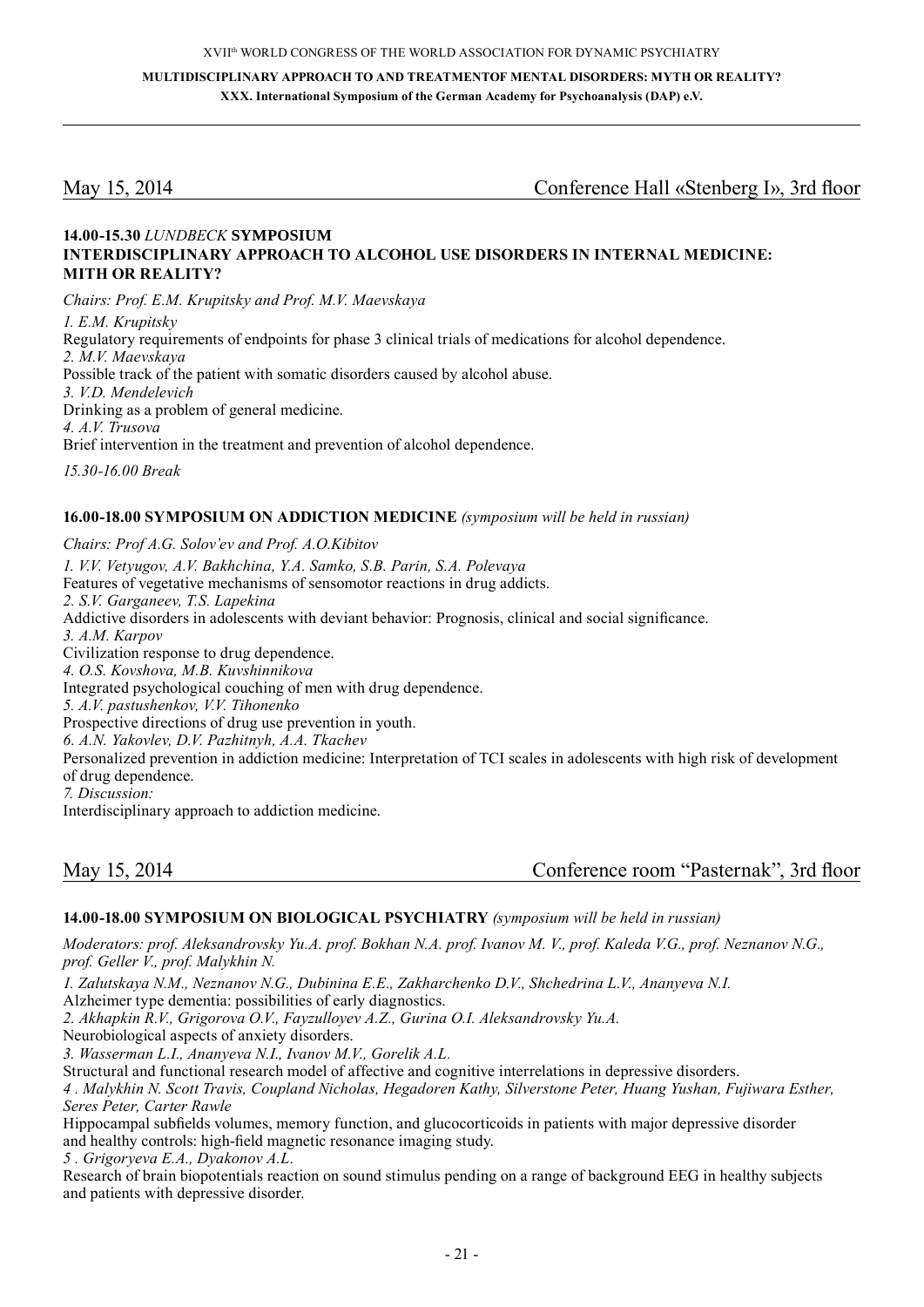**MULTIDISCIPLINARY APPROACH TO AND TREATMENTOF MENTAL DISORDERS: MYTH OR REALITY? XXX. International Symposium of the German Academy for Psychoanalysis (DAP) e.V.**

*6 . Ivanova S. A. Bokhan N. A. Aftanas L.I.* Research of depressive disorders biomarkers. *7 . Geller V, Friger M, Sela B-A, Levine J.* Elevated homocysteine level in siblings of patients with schizophrenia. *8 . Kozlowski V. L.* Haloperidol influence upon the abnormalities dynamics in model of progredient psychosis ( a question of antipsychotic treatment validity). *9 . Lebedeva I.S. Kaleda V.G., Barkhatova A.N., Semenov N.A., Akhadov T.A.*

Neuroimaging and neurophysiological patterns of schizophrenia – search of reference points in a flow of multidisciplinary data. Structural and functional model of affective and cognitive ratios research in depressive disorders.

*10 . Strelets V.B., Novototsky-Vlasov V.Yu., Garakh Zh.V.*

Integrative activity brain abnormalities in verbal information processing in patients with schizophrenia

May 15, 2014 Conference Hall "Stenberg II", 3rd floor

#### **14.00-18.00 Symposium Interdisciplinary approach in patients with associated mental and somatic disorders** *(symposium will be held in russian)*

*Moderator: Petrova N.*

*1. Dubnizkaya E., Voronova E.* To the problem of suicide risk in specialized and General medical network *2. Menzel H.* The German model of Education in Psychosomatic Medicine and Psychotherapy – the role of Psychotherapy *3. Petrova N.* Psychopharmacotherapy in patients with associated mental and somatic disorders in mental health and General medical practice *4. Gorobez L.* Endocrine side effects of prolonged antipsychotic drugs in patients with schizophrenia *5. Mazo G. Et al.* Metabolic syndrome and depression: the mirror has two faces *6. Smirnova I.* Psychodermatology at the present stage *7. Isaeva E.* Executive functions (EF) and higher mental functions: a new paradigm or well-forgotten old? *8. Kutuzova A.*

The patient-centered interdisciplinary rehabilitation intervention is unobvious/unrecognized need

May 15, 2014 Conference Hall "Deuneka", 2-nd floor

#### **14.00-15.30 Satellite Symposium** *with the support of Valenta*

*Moderator: prof. Avedisova A.S., prof. Sofronov A.G. 1. Avedisova A.S.* Opening remarks *2 . Sofronov A.G.* Treatment of panic disorder. What treatment? *3 . Dobrovolskaya A.G.* Anxiety disorders. Balanced approach to treatment. *4 . Sluchevskaya S.F.* Features of pharmacotherapy in geriatric practice. *5. Avedisova A.S.* A final word. *15.30-16.00 Break*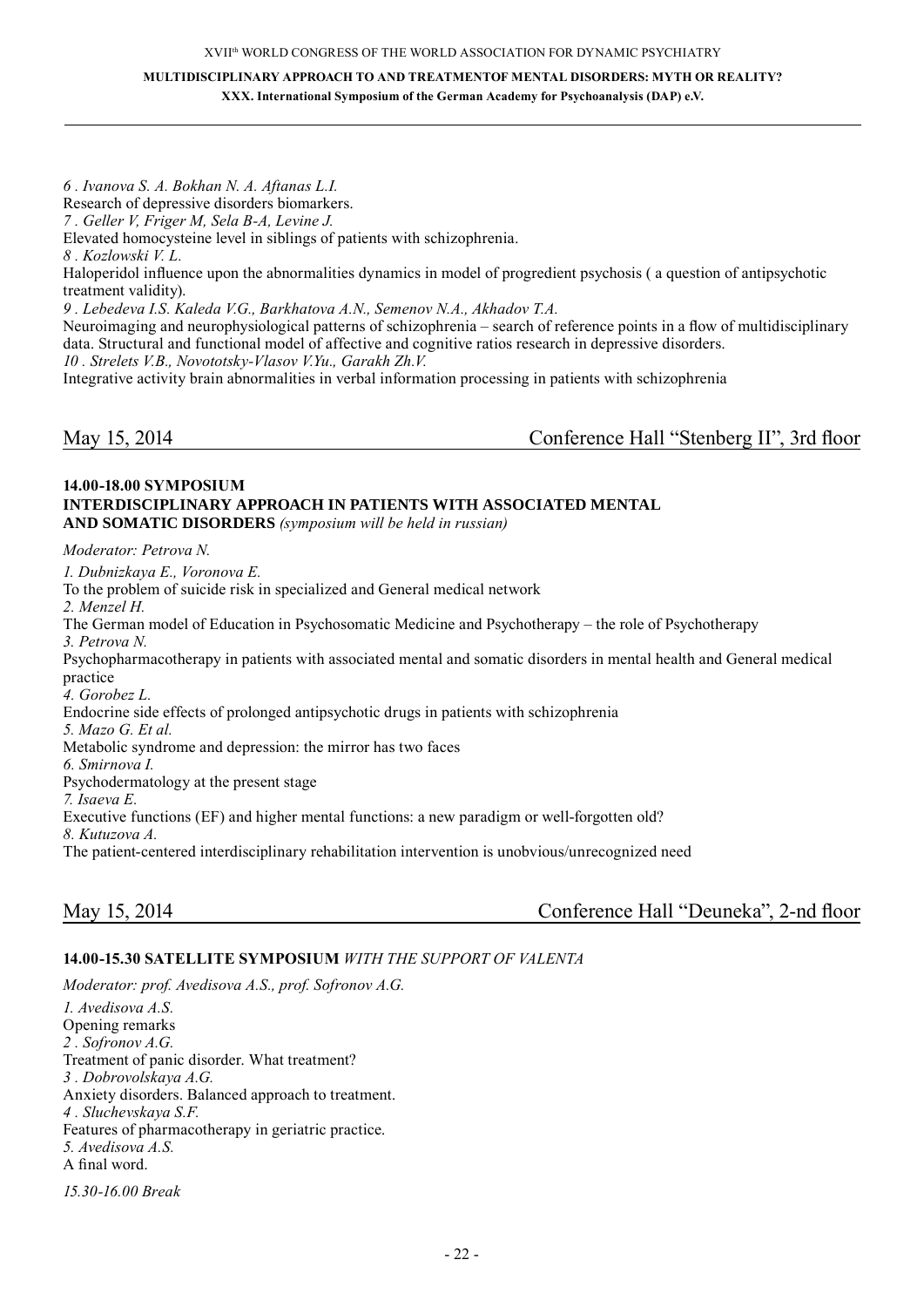# May 15, 2014 Conference Hall "Deuneka", 2-nd floor

#### **16.00-18.00 WHO Symposium** *(symposium will be held in russian)*

*Moderator: Muijen M., Kekelidze Z., Neznanov N. 1. Neznanov N.* Opening address *2. Muijen M.* The European Mental Health Action Plan: structural approach to strengthening mental health in Europe *3. Kekelidze Z.* On the work of the WHO Collaborating Centre at the V.P. Serbsky State Research Centre for Social and Forensic Psychiatry". *4. Lutova N.* Insight and compliance in schizophrenic patients: correlation and approaches towards compliance improvement *5. Neznanov N., Mikhailov V.*  A Multidisciplinary approach to the problem of stigmatization in psychoneurology (in models of epilepsy)

May 16, 2014 Congress Hall "Moskovsky"

# **9.30-13.00 Plenary Session Of The Russian Society Of Psychiatrists**

*Chair: Neznanov N., Krasnov V., Limankin O., Makushkin E., Yahin K.*

#### **Meetings Of The Principal Specialists-Psychiatrists Subjects Of The Russian Federation**

*Moderator: Kekelidze Z.*

*13.00-14.00 Break*

#### **14.00-18.30 Section session Interdisciplinary research and diagnostics in psychotherapy** *(section will be held in russian)*

*Moderators: Nazyrov R.K., Kondinsky A.G., Tashlykov V.A., Karavayeva T.A.*

*1. Nazyrov R.K.* Diagnosis in psychotherapy: a multidisciplinary approach *2. Kondinsky A.G.*  Theoretical and methodological basis for the model of the patient in psychotherapy *3. Tashlykov V.A.* Diagnostics in psychotherapy: theoretical issues and clinical practice *4. Karavayeva T.A.* Problems of evidence in studies of the effectiveness of psychotherapy 5. *Vasileyva A.V.* Multidisciplinary approach to the diagnosis and therapy of prolonged neurotic disorders 6. *Lyashkovskaya S.V.* On the psychotherapeutic diagnosis: diagnostic tasks and targets in psychotherapy 7. *Agarkov V.A., Brofman S.A.* The influence of socio-psychological factors and cultural characteristics on expectations of Russian patients from psychotherapy 8. *Kopitin A.I.* Art therapy in the context of a multidisciplinary approach to mental disorders and their treatment 9. *Kolotelshikova E.A.* Modern therapeutic approaches in the treatment of depressive disorders 10. *Gonjal O.A.* Affective phases (difficulty of integrative psychotherapeutic approach) 11. *Prilenski B.U., Prilenskaya A.B.* The crisis of mental medicine and ways of its integration 12. *Kulakov S.A.* Difficulties and diagnostic mistakes in obsessive-compulsive disorder (single case study)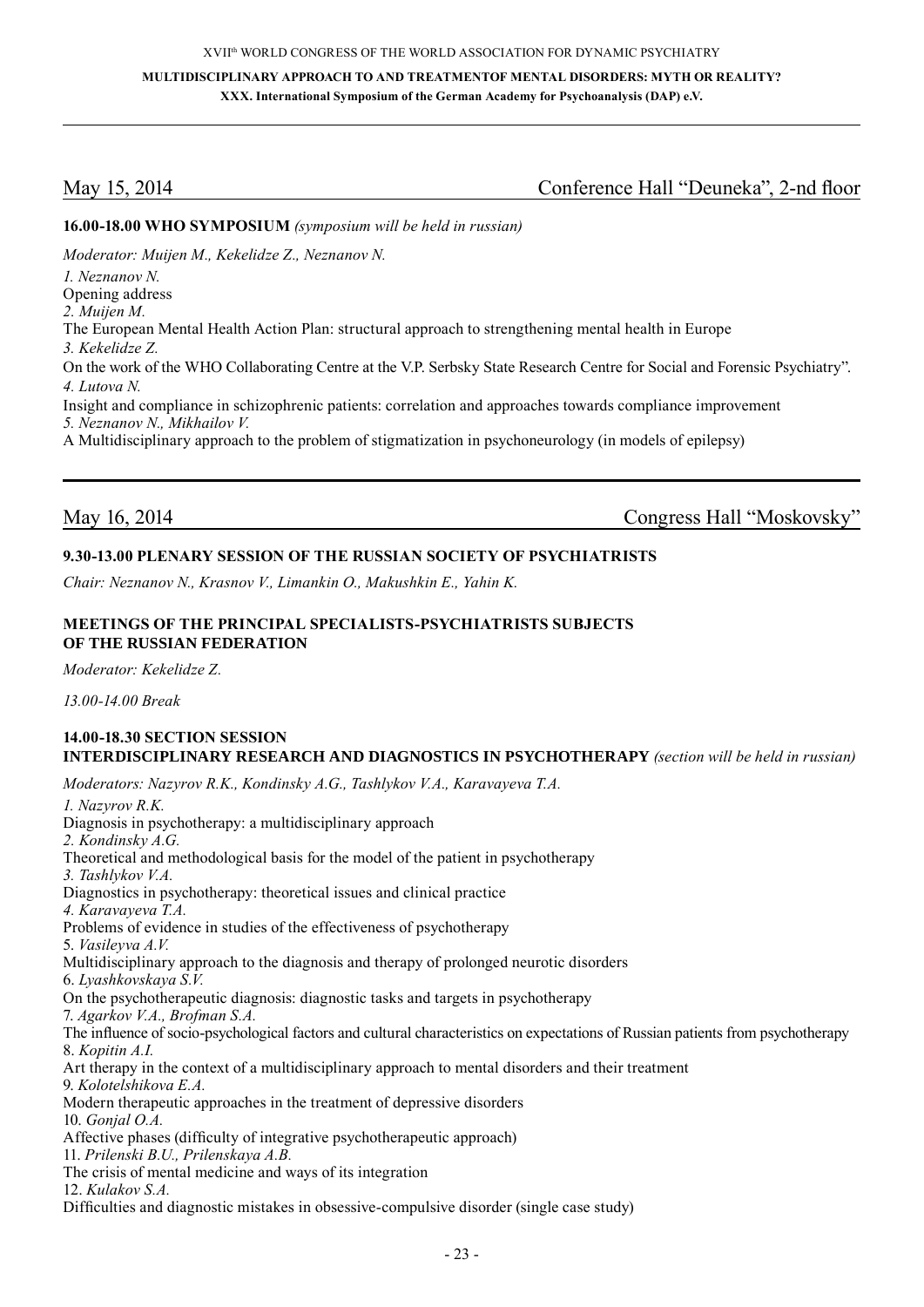# May 16, 2014 Conference-hall "Petrov-Vodkin II", 2nd floor

#### **14.00-15.30 Satellite Symposium** *supported by Merz*

*Moderator: Mikhailov V.A. 1. Zakharov D.V.*  Dystonia. Primary and secondary. Clinic, treatment *2. Otmakhov A.P.*  Project "Memini" *3. Zalutskaya N.M.*  Dementia: from standard biological paradigm to the biopsychosocial model of diagnosis and therapy

16 May 2014 Сonference Hall "Stenberg I", 3-rd floor

#### **14.00-18.00 Symposium Psychopharmacology and pharmacotherapy through time and standards**

*(symposium will be held in russian)*

*Moderators: prof. Mosolov S.N., Mazo G.E., Kozlovskii V.L.*

*1. Kurilev A.A., Andreev B.V.*

The standards of psychopharmacotherapy and issues of personalized therapy

2. *Kibitov A.O.* 

Pharmacogenetics in psychiatry: concepts, tools, paradoxes.

3. *Gorobets L.N., Lorikian A.G.*

Hormonal biological markers of antipsychotic therapy efficacy in the patients with first psychotic episode

4. *Fursa O.O.* 

The role of pharmacogenetic factors in the development of individual sensibility to antipsychotics and forming of therapeutic response.

5. *Kostukova E.G.* 

Treatment algorithms of bipolar disorder

6. *Filatova E.V., Kozlovskii V.L.* 

Comparative efficacy of low doses of haloperidol and olanzapine in the assessment of cognitive functioning in rats

7. *Kutcher E, Egorov A, Chernikova N, Dorofeikova M.*

Antipsychotic Effects on alcohol preference and behavior in rats with experimental schizophrenia

| May 16, 2014. |
|---------------|
|---------------|

# Conference Hall "Stenberg II", 3-rd floor

#### **14.00-18.00 Section Interdisciplinary approach in psychiatry** *(section will be held in russian)*

*Moderator: Kotsubinsky A.P.*

*1. Avedisovs A.S.,Zakharova K.V., Agzhigitov R.G.*

Psychoneurology – model of interdisciplinary approach to mental disorders.

*2. Kornetov N.A.* 

Clinical anthropology in psychiatry.

*3. Kazakovcev B.А., Demicheva N.K., Buligina V.G., Iazdovskaya A.V.*

Efficiency of realization of interdisciplinary approach to psychiatric care in Russia.

*4. Zalutskaya N., Neznanov N.G.*

Mental health of the elderly person: from a standard biological paradigm to biopsychosocial model.

*5. Bohan N.A.,Vladimirova S.V., Kostin A.*

*Anti-recurrent behavior: experience of cooperation of professionals and persons with problems of mental health. 6. Davtyan E.N..*

About epistemological aspects of crisis of modern psychiatry. *7. Idrisov K.A.*

Interdisciplinary approach to diagnostics and treatment of mental disorders at various stages of a longterm emergency situation.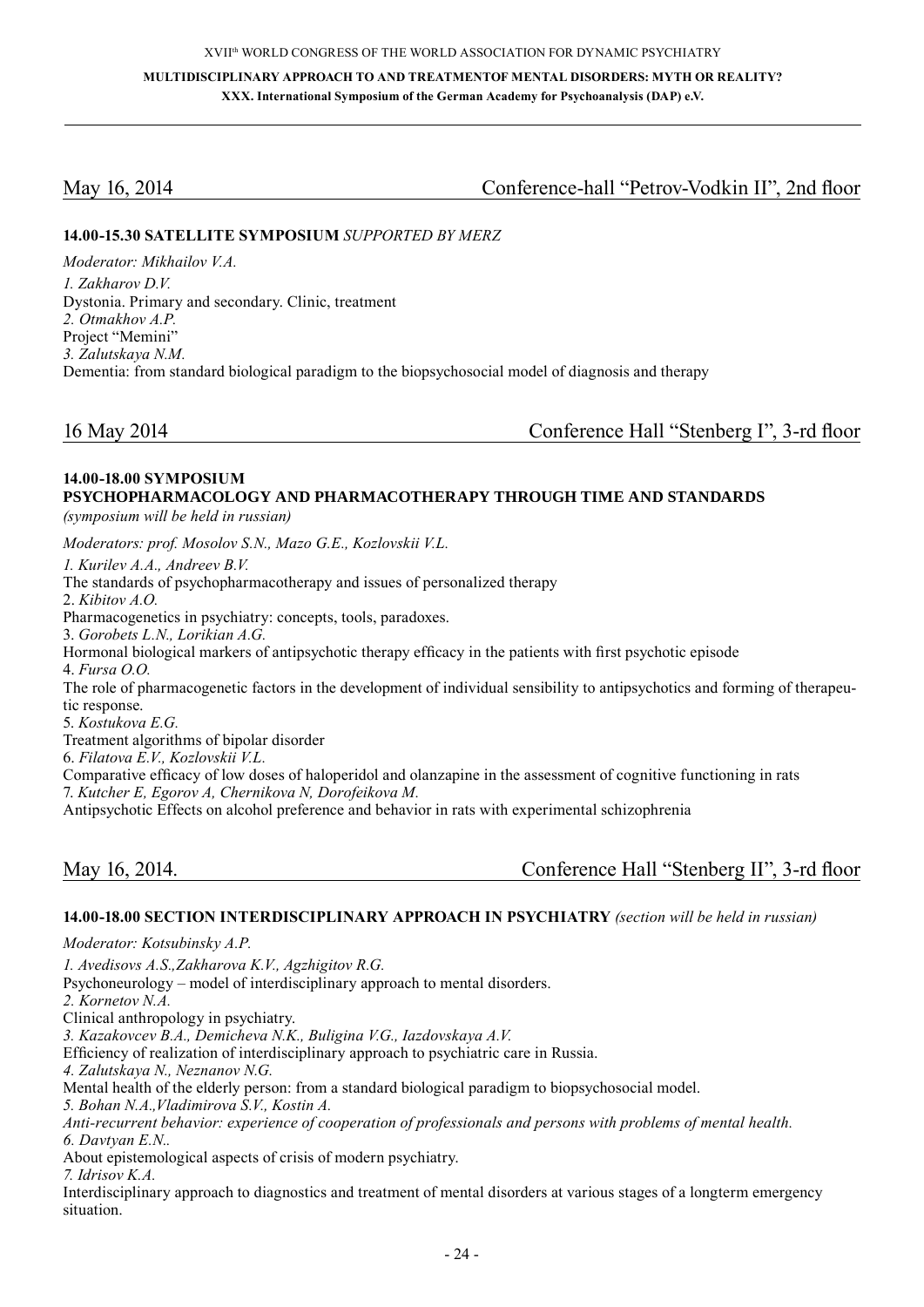*8. Galako T.I.*

Crisis centers and mobile teams experience in the Kyrgyz republic. *9. Altanbekov K.S.,Djoldiguev G.A.* To a question of treatment compliance development of mental disorders. *10. Zubova E.U.* Efficiency of psychosocial rehabilitation on the example of biopsychosocial model of lung tuberculosis patients with mental disorders.

### **10.00-13.00 Symposium Psychiatric aspects of neurology and neurosurgery** *(symposium will be held in russian)*

*Moderators: M.A. Akimenko, N.I. Ananieva, L.V. Lipatova, V.A. Mikhailov, T.A. Skoromets* 

*1. A.P. Kotsyubinsky, M.A. Akimenko*

The structure of psychosomatic and somatopsychic disorders.

*2. A.G. Naryshkin, A.L. Gorelik, I.V. Galanin, M.N. Abramovskaya, T.A. Skoromets* 

Neuroplastic mechanisms of vestibular dereception in psychoneurological patients with severe cognitive disorders.

*3. R.V. Ezhova, N.I. Ananieva, L.I. Wasserman, A.V. Chuikova, M.A. Davletkhanova, I.E. Galsman*

The use of MR voxel-based morphometry in patients with temporal lobe epilepsy.

*4. L.V. Lipatova*

New approaches in treatment for epilepsy.

5. *A.K. Druzhinin, V.A. Mikhailiv*, *L.V. Lipatova, M.Ya. Kissin, V.V. Bocharov* 

Quality of life and affective disorders in elderly patients with epilepsy.

*6. V.R. Piotrovskaya*

Mild cognitive impairment and non-psychotic affective mental disorders as preclinical manifestations in persons with a high risk of the development of brain vascular disease.

*7. A.Yu. Emelin* 

Complicated issues of diagnosis and treatment of cognitive impairments.

8. *M.Ya. Kissin, L.M. Shmeleva, S.D. Tabulina, L.V. Lipatove, S.A. Gromov, N.A. Sivakova* 

Pathogenetic mechanisms of non-psychotic affective disorders in patients with temporal lobe epilepsy.

9. *M.M. Bondareva, A.V. Vtorov, M.N. Klochkov, I.A. Orlov, S.D. Tabulina , I.V. Galanin, A..G. Naryshkin, T.A. Skoromets*  Possibilities of chronic stimulation of the left vagus nerve in the treatment of pharmacoresistant psychoneurological patients. 10. *Yu.V. Shubina, D.V. Zakharov, V.A. Mikhailov* 

The influence of psychological peculiarities and quality-of-life indices on the social functioning of patients with essential tremor. *11. V.A. Mikhailov, A.Yu. Polyakov* 

Sleep disorders in psychoneurological patients.

*Discussion* 

*13.00-14.00 Break*

#### **14.00-18.00 Symposium on Biological psychiatry** *(symposium will be held in russian)*

*Moderators: prof. Ivanov M.V., prof. Ivanova S.A. prof. Klyushnik T.P., prof. Kotsyubinsky A.P. prof. Petrova N.N., prof. Sychev D.A.*

*1. Vilyanov V.B., Sorokin A.S., Urnyaeva S.I., Sokolov R.E.*

Polymorphism of VAL66MET BDNF, VAL158MET COMT And GLU713LYS ANKK1 at patients with psychiatric pathology. *2. Sychev D.A. Moscow, Russia*

Pharmacogenetic testing as a tool of personalized medicine (on the example of individualization of depression treatment)

*3. Neznanov N.G., Ivanov M.V., Taraskina A.E., Nasyrova R.F.*

Strategy of the personified approach towards antipsychotic treatment.

*4. Litvinova L.S., Kiriyenkov E.V. Fattakhov N.S., Vasilenko M.A.*

Metabolic obesity due to treatment with antipsychotics: development of forecast model.

*5. Golimbet V. E. Korovaytseva G. I. Lezheyko T.V. Gabayeva M.V., Abramova L.I., Krikova E.V.*

Molecular and genetic aspects of a "kinurenine" hypothesis of schizophrenia.